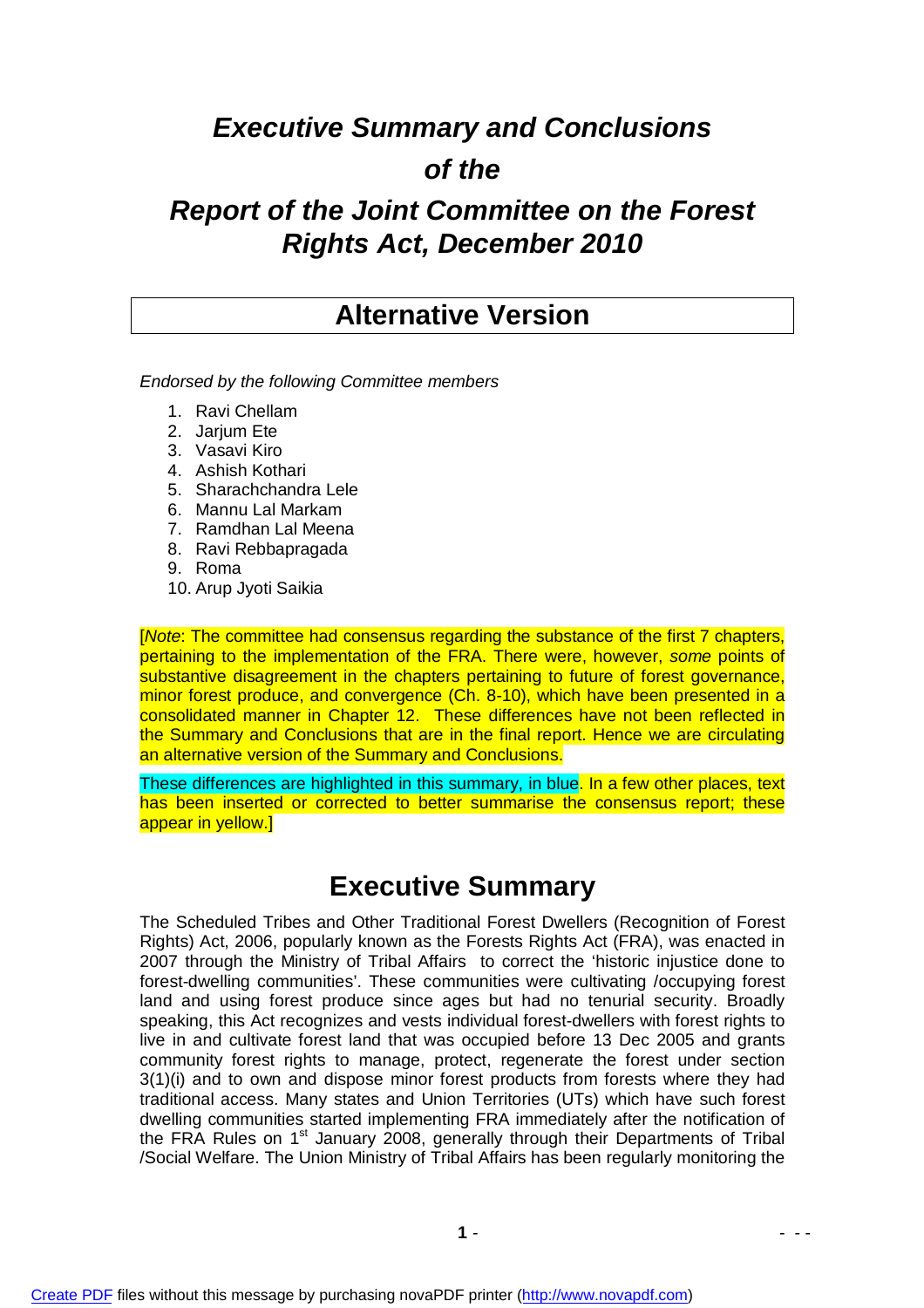progress of implementation, issuing clarifications and updating the latest figures on its website every month.

The implementation of this Act has thrown up a number of issues, ranging from concerns about how committees have been constituted and about high rates of claim rejections to how exactly forest governance would take place after community forest rights are recognized. In April 2010, the Ministry of Environment and Forests and the Ministry of Tribal Affairs jointly constituted a 20 member committee to look at the various issues relating to the implementation of the FRA and sustainable forest management. The key ToR of the Committee include:

\* study in detail the implementation of the Forest Rights Act 2006 including factors that are aiding and impeding its implementation,

\* recommend necessary policy changes in the future management of the forestry sector in India which may be necessary as a consequence of implementation of the Act,

\* identify the role of various agencies (official and others) in facilitating forest-dwellers carrying out their roles regarding conservation and management of forests,

\* define a new role for the Forest Department vis a vis the Gram Sabha for forest conservation and regeneration, and

\* identify opportunities for and recommend measures to ensure convergence of various beneficiary oriented programmes for the forest rights holders taken up by various line departments in the states.

The committee deliberated on the issues of the ToR in 6 sittings and through continuous internal discussions over e-mail. Sub-groups of the committee conducted intensive field visits and public consultations covering 17 states of the country and gathered first hand information by interacting with tribal communities, other traditional forest dwellers, civil society organizations, NGOs, State government officials, academics, and local leaders. Further, in order to maintain transparency of the committee activities, a publicly accessible website [\(http://fracommittee.icfre.org\)](http://fracommittee.icfre.org/) was created where minutes of meetings, field trip reports, and other documents were posted.

The overall finding of the Committee is that, with notable exceptions, the implementation of the FRA has been poor, and therefore its potential to achieve livelihood security and changes in forest governance along with strengthening of forest conservation, has hardly been achieved. Specific findings and recommendations are summarised below under the following themes:

- Implementation of FRA: Process and institutions
- Implementation of FRA: Individual Forest Rights
- Implementation of FRA: Community Forest Rights
- Implementation of FRA: Implementation of Development Projects
- Implementation for Special Groups
- Protected Areas and Critical Wildlife Habitats
- Future Structure of Forest Governance
- Enhancing Livelihoods through NTFPs
- Convergence of Development Programmes for STs and OTFDs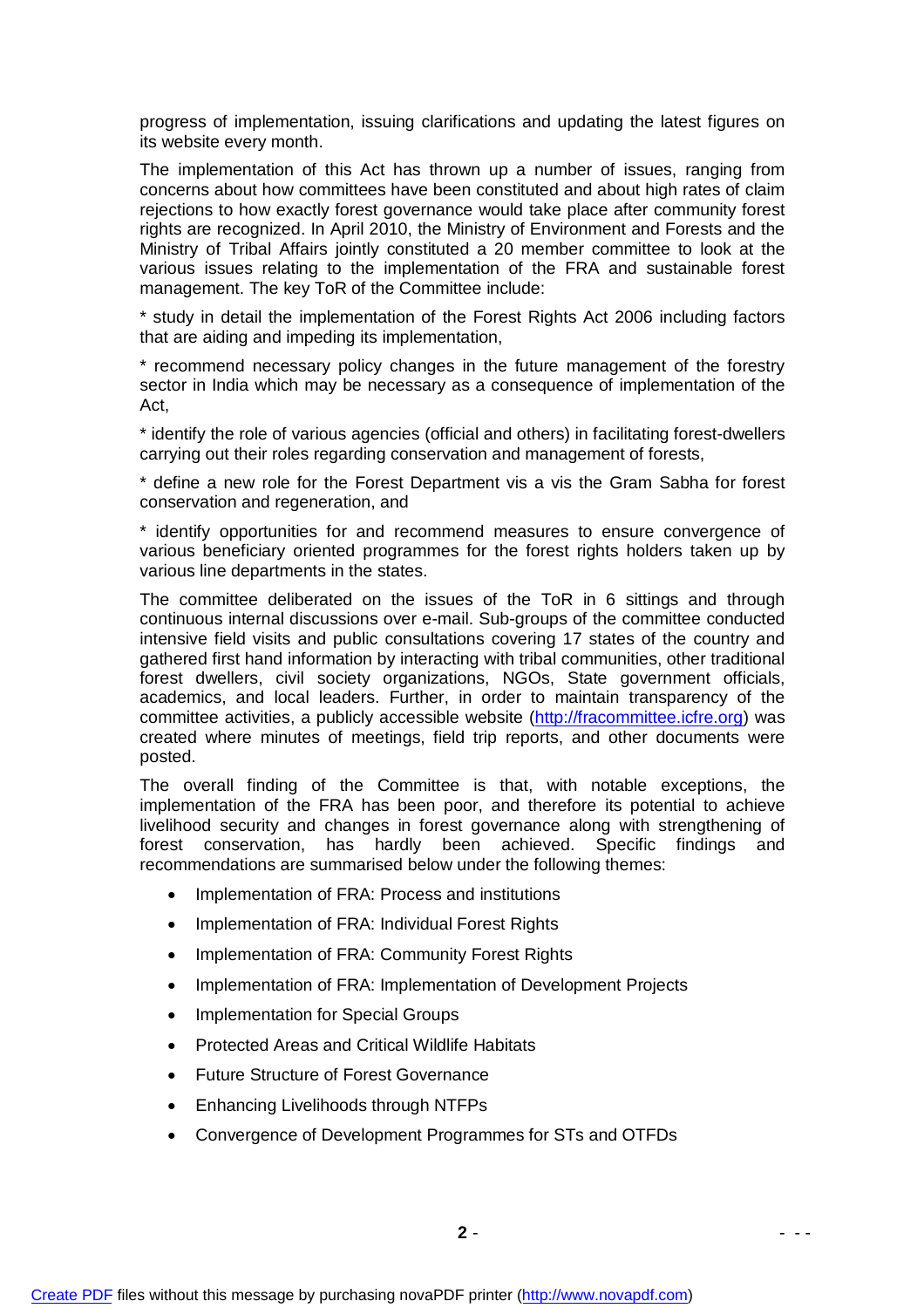# **A. Implementation of FRA: Process and Institutions (Chapters 2)**

1. Some of the states (e.g. Andhra Pradesh, Madhya Pradesh) considered the implementation of the FRA 2006 as an opportunity to 'distribute' forest land and secure the individual rights of forest-dwellers, particularly tribals. These state governments set a deadline so that distribution is completed well before the *scheduled assembly elections of the State*. Even at the national level, the PMO set a target-oriented review mechanism which caused unnecessary rush, distortions in implementation, pushing states to worry only about showing increase in number of claims processed, rather than on the quality of the process. *In a large number of cases the vesting of forest land has taken place even without measuring the same on the ground.* It is to be noted that no deadline for implementation has been provided in the Act.

2. On the other hand, in eleven States the implementation process has not yet started. In most of the northeastern states (Arunachal Pradesh, Manipur, Meghalaya, Mizoram, Nagaland and Sikkim) the state governments felt that the FRA was not relevant to their situation or were not clear on how it applies in Schedule 6 areas; most of them are currently re-examining their position. Whereas in states of Bihar, Uttarakhand, Jharkhand, Himachal Pradesh and Goa, the Act is clearly relevant but the states have been very slow in implementation. In Tamil Nadu because of restrictive orders by the High Court on a petition filed, the progress has been slow.

3. State governments constituted State level monitoring committee (SLMC), District Level Committees (DLC) and Sub-Divisional Level Committees (SDLC) generally as provided in the Rules of FRA for monitoring and implementation of the Act. But there been serious flaws in many states about the constitution of the Forest Rights Committee (FRC) at the grassroots level which has the crucial role in assisting the Gram Sabha (GS) in determining the claims from individuals by receiving, consolidating and verifying them on the ground. In most states, GSs have been recognized at the panchayat level, instead of the revenue village or as defined under PESA. Panchayats usually consist of more than one revenue village and several habitations/ hamlets. With this size, convening GS to reach a quorum in its meetings, and forming FRCs to function effectively has been extremely difficult. In addition, FRCs in some of the States have not been formed in a fair manner; e.g., women and STs/OTFDs have not been adequately represented whereas government officials have been included, which is in violation of the Act/Rules. SDLCs and DLCs, even if constituted, have only partially discharged their responsibilities, with little attempt to pro-actively help people with claims and evidences, and on the contrary often issuing rejection letters without adequate grounds. *This has been one of the biggest reasons for the seriously inadequate implementation of the FRA in most parts of India.* There have been inadequacies at the SLMC also. Monitoring in some States has been very poor, due to infrequent monitoring meetings of the SLMC and absence of necessary clarification and guidelines to the implementing agencies down the line, and the noninvolvement of members of the civil society. Several SLMCs or state nodal agencies have issued illegitimate deadlines, or guidelines and directives that have caused distortions such as not measuring the land before issuing titles, or giving predominant weightage to satellite imagery when assessing claims.

4. There has been inadequate preparedness and lack of trained staff for implementation of FRA at the grassroots. Land survey, demarcation of boundary and settlement of land rights either for revenue or forest land is a laborious, complex and time consuming activity. In the instant case the State governments focused only on achieving the target in a time bound manner and the creation of adequate human resources, equipment and building capacity for this gigantic task was not done. In most of the States/UTs the task has been assigned to Revenue Dept and partly to Forest Dept as an additional responsibility because the nodal Tribal Dept was weak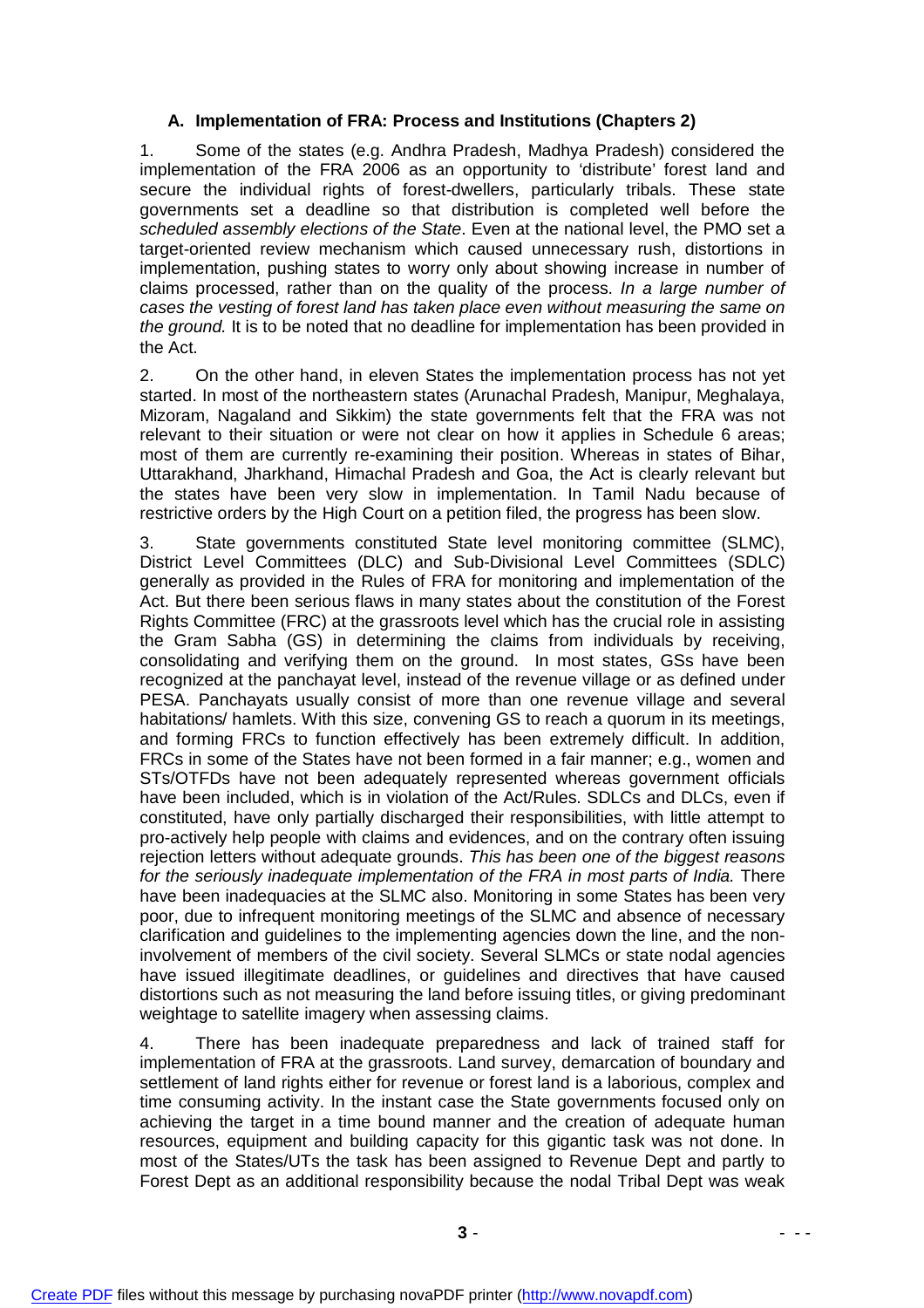in infrastructure and lacked experience in dealing with such settlements. Some tasks (such as measurement or claim preparation) have been either outsourced or completed by engaging staff on contract basis. This has adversely affected the quality and accuracy of the output in many states resulting in wrongful rejections and also in a few cases wrong acceptance of a number of claims.

At the national level, MoTA has the most crucial role in FRA implementation. While it has pushed states for implementation, its role is very inadequate in a number of respects, including a general lack of pro-activeness, with only occasaional clarificatory circulars, design of faulty claim forms, poor information gathering and no monitoring through independent evaluations, and no action against those violating the FRA. MoEF too has not checked the violation of the FRA in various respects, including non-compliance to its circular of 2009 requiring completion of the FRA process and Gram Sabha consent for forest diversion, extension or use of plantations to deny claims, and so on.

5. Application of spatial technologies (including remote sensing (RS), global positioning systems (GPS) and geographic information systems (GIS)) have the potential to help in rapid delineation of boundaries, immutable positional information, and objective determination of the physical status of claimed lands, provided skills are built, transparency is ensured and safeguards are followed. Several states have utilized GPS technology for plot delineation.

Only one state (Maharashtra) has used the full suite of technologies (RS+GIS+GPS) for all three purposes in a relatively transparent manner. But the SLMC stopped this process half way because of the 'slow progress' and *now title deeds are granted without land measurement,* which is a very serious concern*.* Gujarat state has recently attempted to use this approach also, but its approach is poorly designed, lacks proper ground verification and transparency. Mandating satellite image-based evidence violates the Act and denies due process to claimants.

6. Against the tide of poor implementation, there are a number of cases of innovative, pro-active moves by civil society organizations, communities, and officials, that have helped in making claims and getting rights vested. These include awareness programmes and distribution of simple material in local languages, *suo moto* provision of documents by some block and district-level officials to gram sabhas, help in filing claims and finding evidences, advocacy to get the government machinery moving, and so on.

7. The FRA stipulates that forest-dwelling STs and OTFDs are not to be evicted or removed from forest land under their occupation till the process of recognition and verification of their rights is complete. During field trips, the committee members found that this provision of the Act has been violated, and Forest Officials have summarily evicted such occupants in some places. At the same time there have been several cases of forest clearance and fresh encroachments after the cutoff date of the Act in a bid to make claims under FRA. Both such cases, obviously, have to be dealt with sternly as per the law. Further, there have been some cases of relocation from protected areas including Tiger Reserves without having completed the procedures under the FRA. Relocation in such circumstances is a gross violation of the FRA.

# 8. **Recommendations**

(a) Given the adverse impacts of artificial deadlines and targets, the Ministry of Tribal Affairs (MoTA) should issue a circular/ direction to all the States and UTs that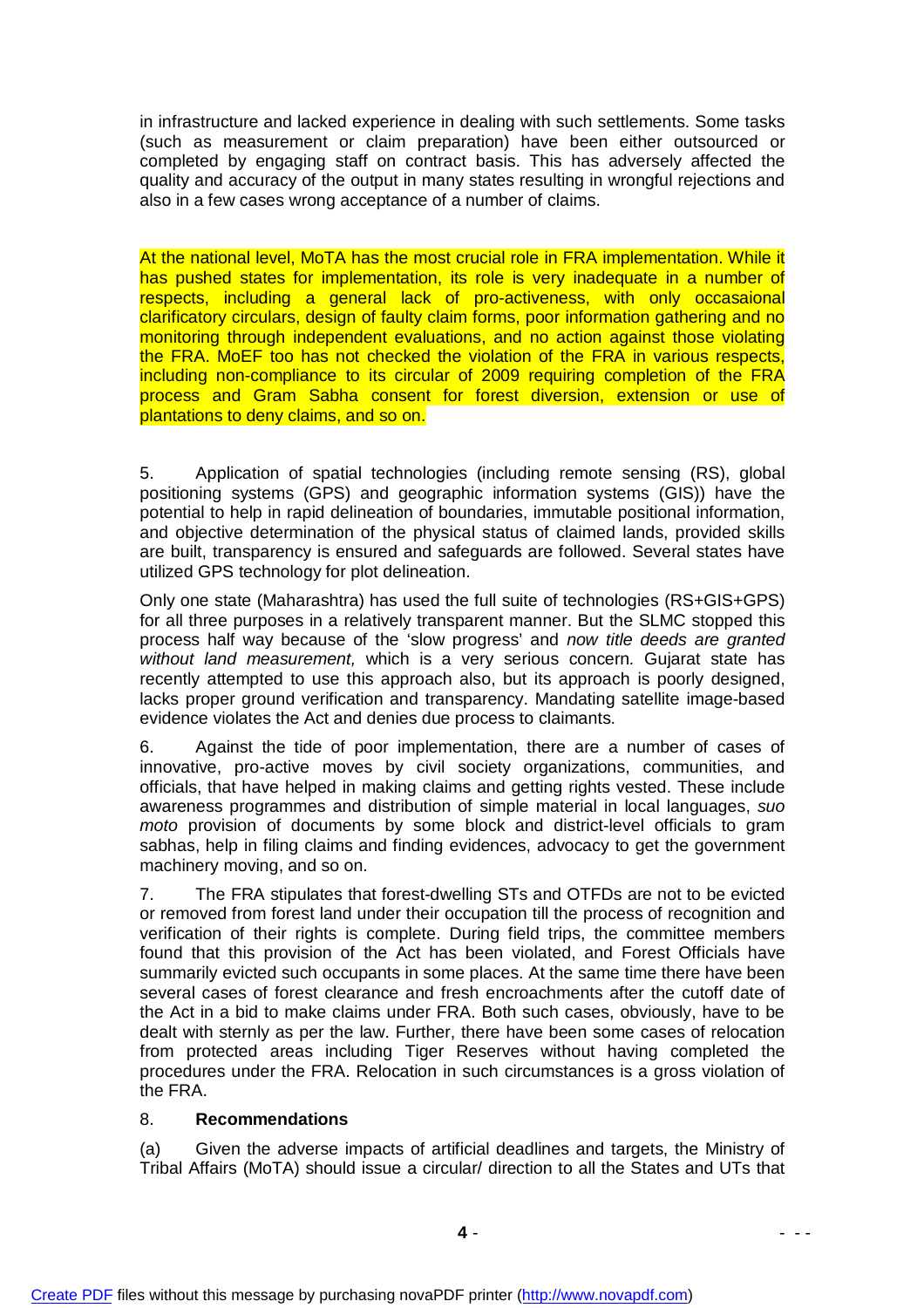no such deadline exists as on today, and should give this circular widest publicity. Though the Act does not and should not provide any deadline for completion of the process, states should expedite recognition of rights without diluting the quality of the process.

(b) All state governments should recognize the Gram Sabha at the individual settlement (hamlet or revenue village) level, or PESA Gram Sabha where applicable, to enable much more effective processing of the FRA.

(c) MoTA should issue directions that, wherever FRC have been incorrectly formed, i.e.,, at Panchayat level or without adequate representation of different sections of the community or without following a democratic process, *these FRCs are to be reconstituted through open elections at level of PESA or revenue village-level Gram Sabhas,* with clear instructions so that officials do not usurp powers and functions of the FRCs. However, where there has been satisfactory processing of claims and vesting of rights despite faulty FRC formation, this should not be undone. The reconstituted FRCs should only review where there has been improper rejection or acceptance, or denial of the possibility of making claims and properly process new claims.

(d) MoTA should issue a clarification that OTFDs as defined under the FRA are all those who can prove 75 years of residence in the area (not necessarily on the plot being claimed), and dependence on the forest land as of December 2005. MoTA should also clarify what kinds of evidences may be used as proof of 75 years of residence and how these are to be made available to the villagers. Finally, MoTA should clarify that no disqualifications on the basis of possession of additional revenue land or jobs, or location of residence on revenue land, are permissible under the FRA.

e) A special set of guidelines need to be worked out for the proper use of spatial technology in the delineation, location, and status verification of claims filed, so as to ensure reliability, objectivity and transparency. Best practices identified and techniques developed in Maharashtra should be incorporated; financial support, equipment and training should be provided at all levels, especially the FRCs, and field verification done with involvement of claimants. This activity should be part of the work of the proposed National Forest Rights Council (see below).

(f) State governments should review their SLMCs, DLCs, and SDLCs, including the problems identified in this report regarding their composition, functioning, public interface, and transparency, and issue directions for necessary correctives in each of these institutions.

(g) There is an urgent need for involvement of civil society organizations with concerns for human rights as well as conservation, networks and forums at all levels of implementation, as advisors and watchdogs. The state-level Monitoring Committee also needs to include key persons from such groups.

(h) MoTA should clarify the procedure to be followed for ensuring that rights certificates issued under the FRA (both individual and community rights) are entered in the record of rights, land settlement and forest settlement records of each state. Specifically, it should (in consultation with the Ministry of Finance) issue instructions to ensure that the lands with settlement and cultivation rights  $(u/s 3(1)(a))$  may be treated on par with fully private lands for the purpose of receiving financial support, including bank loans. It should also clarify whether these (3(1)(a)) lands are to be converted into revenue lands or not.

(i) MoTA and MoEF need to work out a set of instructions for ensuring that evictions do not take place in violation of the FRA (section 4(5)), and at the same time ensuring that fresh encroachments do not take place.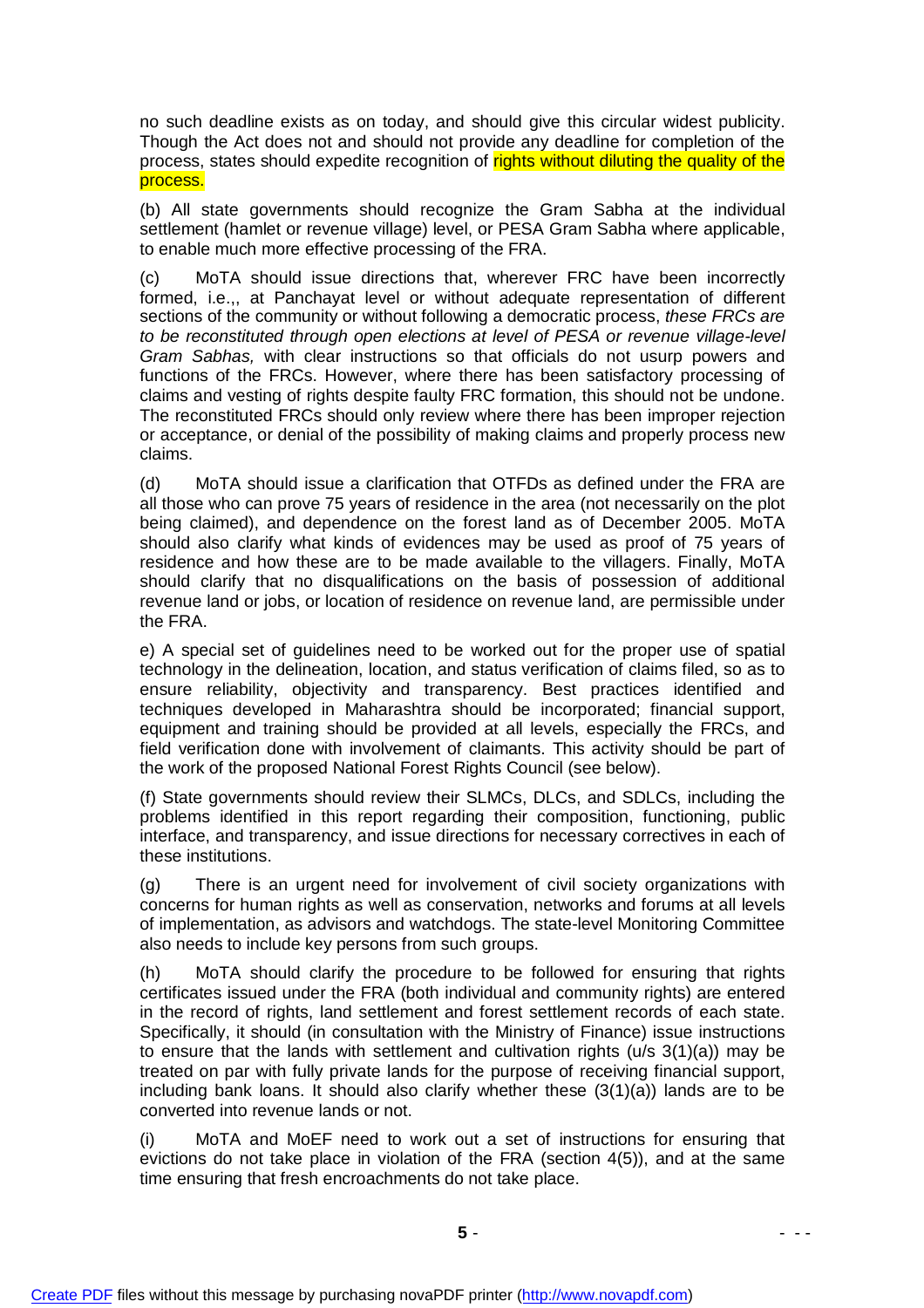(j) MoTA needs to considerably enhance its role as the nodal agency, by more closely monitoring progress, gathering more robust and disaggregated data on implementation, commissioning independent studies, issuing clarificatory circulars including those suggested in this report, directing states to take action on officials who are obstructing or violating the FRA, taking action on violations such as relocation/displacement of people without the FRA process having been completed or without Gram Sabha consent, and other aspects of poor or improper implementation.

(k) MoEF needs to move urgently towards the governance reforms suggested in this report, ensure that its circular regarding development projects on forest land gets legal backing in FRA/FCA, halt all relocations from protected areas that are illegal, take action or direct action to be taken on officials obstructing or violating the FRA, ensure that the FRA process is respected in all afforestation/plantation programmes, encourage the CWH declaration with due process, and move towards reforming the MFP/NTFP collection and trade regimes as suggested in this report.

(l) GoI should establish a National Forest Rights Council which can regularly and systematically monitor the FRA implementation, guide states to take necessary action, and hold or authorize the holding of public consultations and independent assessments.

(m) Civil society organizations, networks and forums need to be involved much more at all levels of implementation, especially to facilitate the mandated bodies under FRA, and to act as a monitor and watchdog that can raise alerts and do advocacy on the misuse of or obstruction to the FRA. Civil society itself has the responsibility, however, of upgrading its own knowledge and understanding of the FRA, so that its activities regarding awareness, facilitation, and advocacy are on a sound footing.

There is also an urgent need to review all FRCs, SDLCs, and DLCs and ensure that women's representation is achieved as per the FRA. MoTA should send a circular reminding states of this statutory requirement, and specifying aspects to pay special attention to, such as joint (husband-wife) titles, claims to CFRt, and post-claims involvement of women in GS committees or other forums.

# **B. Implementation of FRA: Individual Rights (Chapter 3)**

9. Most states have concentrated almost entirely on implementing the provisions for individual forest rights (IFRs). As per the statistics available on the MoTA website, against a total of 30.05 lakh claims filed by 31 October 2010 in the country, about 29 lakh (~98 %) are IFR claims. About 83% of these claims have been disposed of, and 35% (~10 lakh) claims have been approved, with titles issued for most of them. The overall progress is clearly significant. But some states (such as Jharkhand) have lagged behind in terms of both getting a plausible number of claims and in processing the received claims. The percentage of claims processed is very low in Gujarat, Jharkhand and Tamil Nadu.

10. By and large, the IFR claims that have been accepted are legitimate ones. There are, however, some cases of fraudulent claims or post-2005 encroachments reported from Maharashtra and a couple of other states.

11. There are, however, major errors of omission. Even in states where implementation began more than two years ago, many pockets have not yet been covered, and many potential claimants have not managed to submit their claims. Some states have left non-scheduled areas out of implementation, or focused only on STs, or only on a pre-existing list of encroachers prepared by the FD.

12. The biggest problem is with the many cases of faulty rejections. Rejections are being done without assigning reasons, or based on wrong interpretation of the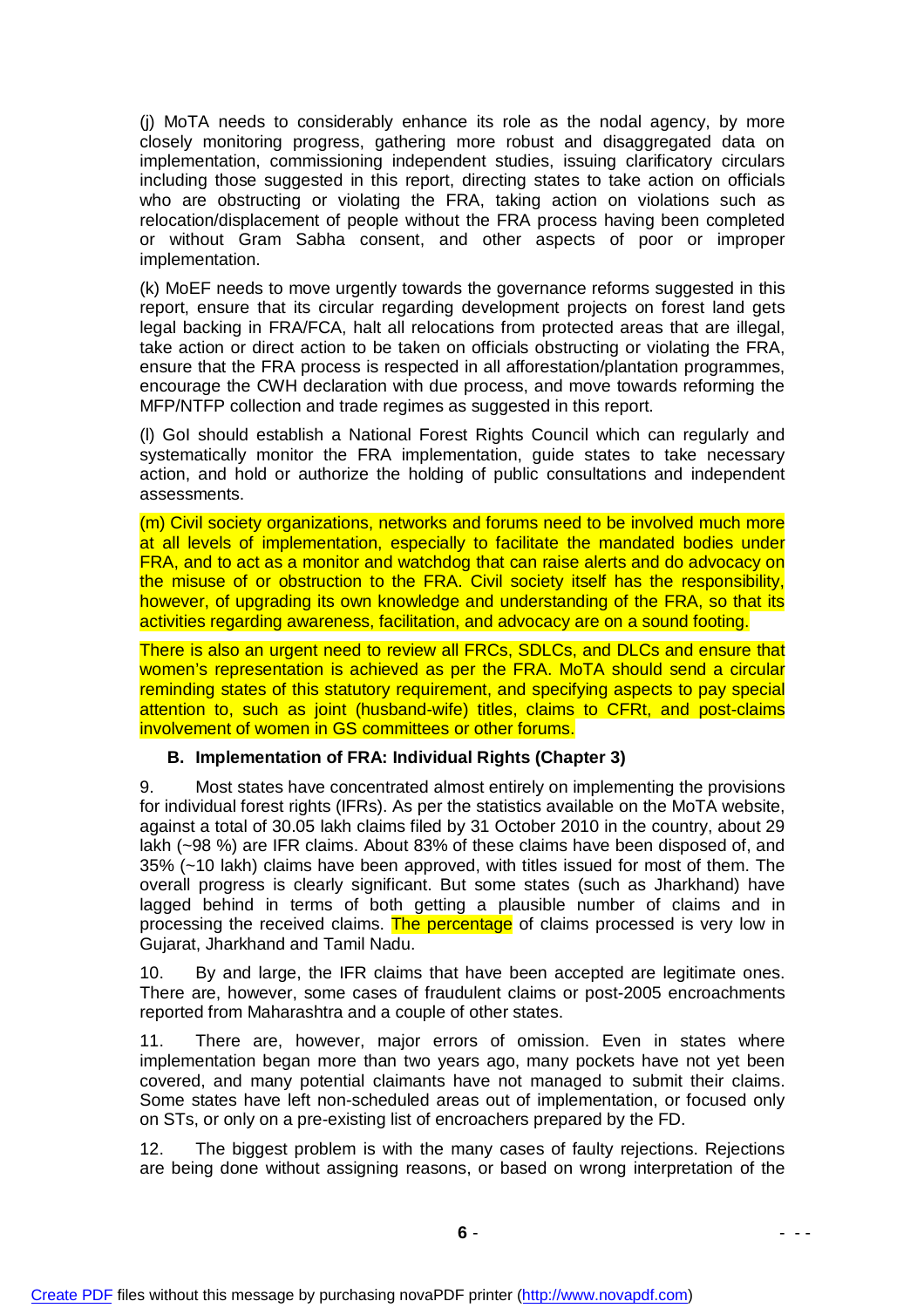'OTFD' definition and the 'dependence' clause, or simply for lack of evidence or 'absence of GPS survey' (lacunae which only require the claim to be referred back to the lower-level body), or because the land is wrongly considered as 'not forest land', or because only forest offence receipts are considered as adequate evidence.

13. In an overwhelming number of cases, the rejections are not being communicated to the claimants and their right to appeal is not being explained to them and its exercise facilitated.

14. Similarly, in a few states in areas earmarked for mining or plantations the claims of the tribal communities cultivating land in these areas (individual/community) are not being accepted without assigning any reason. The rights of the communities can't be denied in the name of the development or afforestation work.

15. Section 3(1)(m) of the FRA, regarding the rights of persons illegally displaced or evicted by development projects without proper compensation, has not been implemented at all.

### **16. Recommendations**

(a) All states need to address afresh the problem of omissions: areas where FRA implementation is not happening, settlements, groups or individuals that are being left out, and so on.

(b) Title deeds of land for individual possession should be given only after the physical measurement has been accurately done on the ground and demarcated with permanent boundary marks in the presence of all stakeholders (claimant and the bordering claimants as well as field forest and revenue officials in charge of the area and selected responsible members of FRC) to avoid future land disputes.

(c) Survey and mapping of the forest land where IFR are to be exercised is crucial to the whole process of IFR. It is essential that a short orientation/ training is given to all stakeholders involved with FRA implementation with knowledge about different methods used in preparing the map such as GPS/PDA and satellite imageries. These technologies should only be used after some members of the FRC or others in the village are made familiar with it; the claimants must also mandatorily be involved at the stage of field verification.

(d) The problem of wrongful rejections needs to be thoroughly addressed. States should hold public hearings for grievance redressal at all taluka levels, so as to proactively identify problems and areas of poor implementation.

Any claims rejected on the basis of missing documents or other procedural shortcomings should be not be treated as rejected and should be remanded to the Gram Sabha for reconsideration and re-submission, as done in Orissa. Claims that have been wrongly rejected at the SDLC or DLC level on other grounds mentioned above should be re-opened and re-examined at the SDLC or DLC level. Special attention must be given to the claims of members of minority or marginalized sections of communities. The circular issued by MoTA on 4 March 2010 needs to be modified to facilitate this re-examination.

(e) The Ministry of Environment and Forests should issue necessary clarification that the claims filed by individuals under FRA in the protected areas are eligible for consideration notwithstanding the declaration of the Critical Wildlife Habitat. These newly recognized rights holders will have similar status to the existing settlements in CWH.

(f) MoTA should clarify how the special case of both STs and OTFDs displaced without compensation by development projects is to be handled, in terms of proving residence and illegal displacement.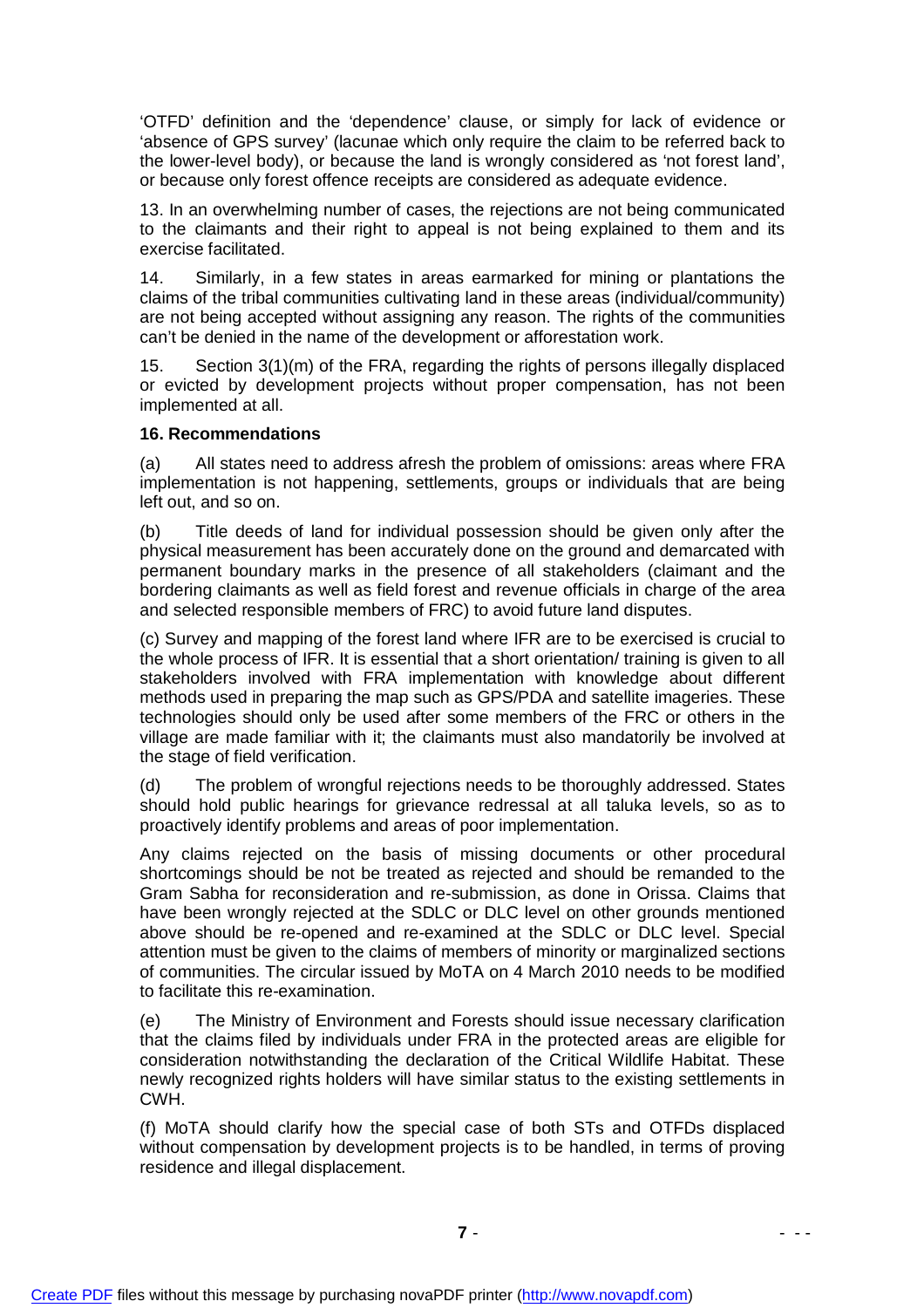## C. **Implementation of FRA: Community Rights under section 3(1) (Chapter 4)**

17. The progress of implementation of the Community Forest Rights (CFRt) under FRA is abysmally low. There seems to be a great confusion between CFRt under Section 3(1) which includes right to collect and dispose NTFP, fuelwood, grazing, fishing, right to manage and protect forests, and development rights under Section 3(2) and almost no information is available on the extent of area over which CFRt have been claimed or vested. As per the MoTA website on 31 October 2010, in the 14 states that have provided disaggregated data for community claims, a total of 50,981 CFRt claims have been received, 6,971 have been accepted over a total area of 20,254 ha. However, majority of these claims are development rights under section 3(2), not under the community rights granted under section 3(1). Thus, the community claims actually submitted u/s sec 3(1) are likely to be far less than 50,000 across the entire country, which shows that this part of FRA implementation has been largely neglected.

18. There is a lack of baseline information on the existence of rights (recorded or unrecorded), and existence of customary practices relating to management, use, and protection, in most places. This makes difficult for any robust comparative assessment of the situation. Whether the FRA has led, or will lead, to an improved livelihood security for communities, or to more sustainable management and conservation of forests, is therefore likely to be assessed largely based on oral history or accounts of those who have long-term ground experience.

19. Among the forest-dwelling communities there are certain groups that have very special characteristics who are particularly vulnerable, and for whom the process of claiming rights is difficult. The FRA has made special provision for the rights of such 'primitive tribal groups and pre-agricultural groups" in Section 3(1)e and mentions about "*rights including community tenures of habitat and habitation"* for these communities. These include Particularly Vulnerable Tribal Groups (PTGs) and Nomadic pastoral communities. There are no national level data on the status of FRA implementation specifically with regard to these groups. The various processes of the FRA have hardly reached them and there is very little progress with implementation. Lack of understanding and lack of awareness at almost all levels seems to be the key reason. Orissa is the only state that has taken some pro-active steps on PTG and issued a number of circulars focusing their rights, and entrusted the responsibility on the micro-project officers & project administrators of ITDAs but neither 'habitat right' nor CFRt in any case has been finalized.

20. In the majority of states in India, the CFRt process has not even got off the ground, due to lack of awareness, amongst communities, civil society organizations, or relevant officials. The main reason is that state governments have not adequately publicized the CFRt provisions or even internalized their importance themselves. Officials are invariably treating development rights (sec.3(2)) as CFRt, and communicating the same to villagers. Most communities are not even aware of the ground-breaking CFRt provisions in the FRA. In addition, the forms are flawed, as they do not mention some of the sub-sections. Where claims have been encouraged, they are for tiny areas, such as graveyards or threshing grounds.

(21) There is also a widespread assumption amongst officials (especially forest department) CFRt need not be applied for, since people are already benefiting from existing arrangements such as nistar rights, JFM arrangements, etc. In some cases, CFRt claims are either not accepted because 'land is under JFM' or only land under JFM is being permitted for CFRt claims.

(22) Given these preconceptions about or lack of interest in the CFRt provisions, communities (even where aware and active) are having a hard time submitting claims. Forest records, maps and working plans are almost invariably not available to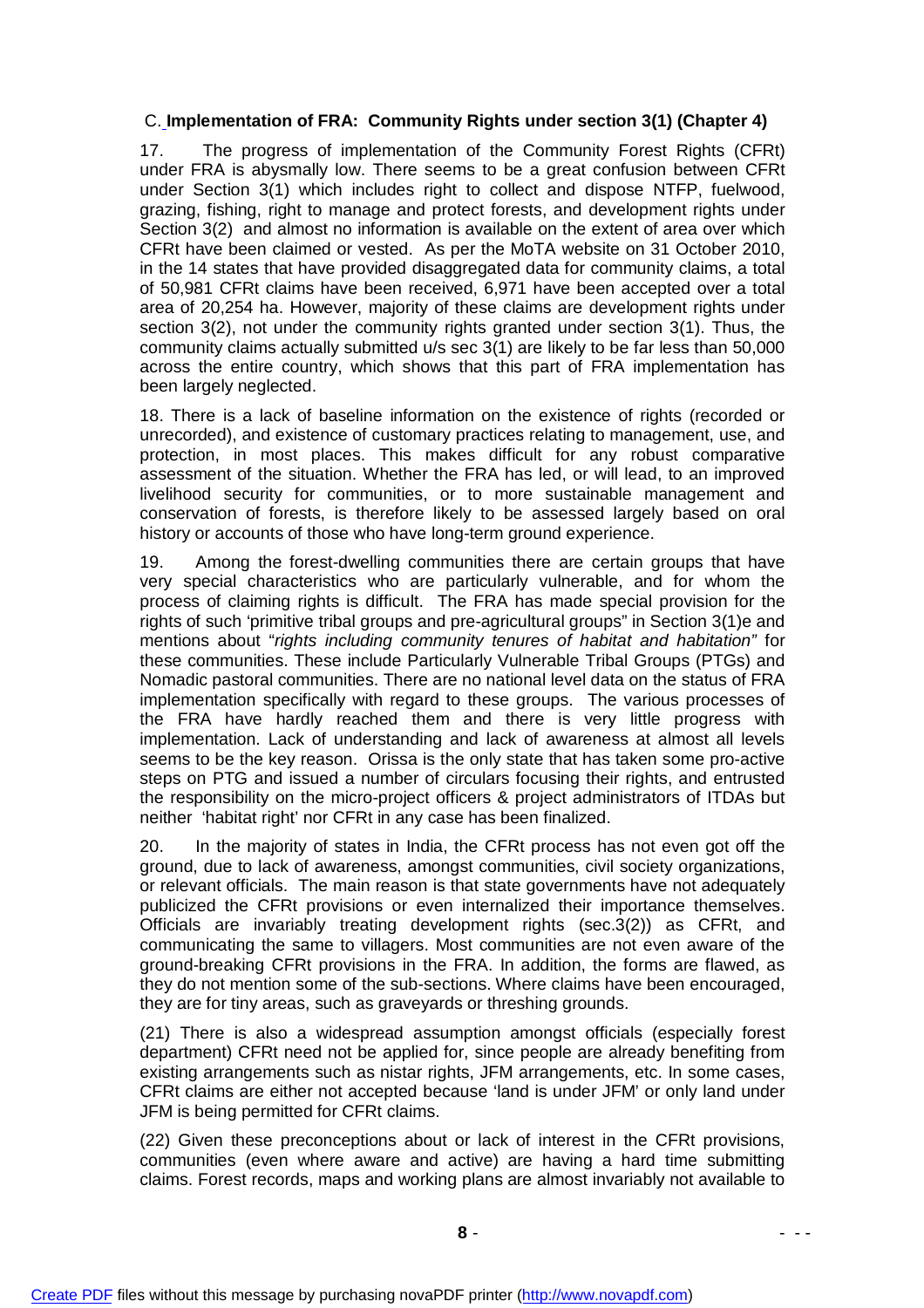the FRC; lands that are being used by communities are routinely taken up for afforestation programmes under various projects (such as JBIC project in Orissa); communities are being denied CFRt claims on lands because they are 'demarcated for mining'. In some places CFRt claims have been rejected for procedural reasons or just kept pending.

(23) Nevertheless, there is confusion about how pre-existing legally recognized rights such as those under Van Panchayats in Uttarakhand or the Chhota Nagpur Tenancy Act in Jharkhand will be treated under the FRA. While section 3(1)(j) recognizes all such rights, communities are not sure whether in practice, after applying for recognition under FRA, they will have the autonomy they already had or are campaigning to have restored.

(24) Where claims have been accepted, there are two major lacunae in the titles given: often titles are being issued in the name of a group of individuals rather than just the Gram Sabha, and lack of clarity as to how these titles are to be entered in the record or rights and other government land records.

(25) Finally, several riders or conditions not provided for in the FRA are being attached to CFRt titles that limit the ability of communities to use the forests. This is part of the larger question as to what the relationship between the Gram Sabha and the FD will be in the post-claim scenario (addressed separately below).

26. However, in the areas where civil society groups and officials are pro-active the claims have started coming up, in some districts in dozens of villages covering several tens of thousands of hectares (especially Gujarat, Maharashtra, and Orissa).

### **27. Recommendations**

(a) Given the serious inadequacies in implementation of CFRt at all levels, there is a need for a  $2<sup>nd</sup>$  phase implementation of FRA in all states with primary focus on CFRt. Such a course of action is already indicated in a letter of 20 July 2010 of MoTA. It is important for MoTA and all state nodal agencies to go beyond this by issuing clarifications and instructions on various issues. Both MoTA and MoEF need to take the lack of implementation of CFRt with the seriousness it deserves.

(b) The Committee is of the view that CFRt given under Section 3(1)(i) to "protect, regenerate or conserve or manage" should extend to entire area falling within the community forest resource (CFRe) as defined in Section 2(a) that are in the day-to-day regular use or management or protection of the community. If necessary, this should be clarified by MoTA to states, or an amendment to Section 3(1)(i) should be carried out to make it clear. Additionally CFR boundaries need to be as per the definition of community forest resource, and not constrained by JFM or other externally introduced boundaries.

(c) A massive exercise in creating awareness about CFRt, amongst communities, officials and civil society groups, is needed. This must be in local languages and should involve various media including radio, television/cable, and print media. Particular attention is needed to CFRe and habitat rights, and to the needs of special disprivileged groups such as PTGs, nomads, shifting cultivators, and women.

(d) A simple, 'how-to' guide on CFRt needs to be produced by MoTA, which can be adapted by state nodal agencies as appropriate, and issued in large numbers to communities and relevant officials. This guidebook has to include all relevant clarifications on CFRt for processing and facilitation of claims.

(e) State governments should constitute technical support groups for clusters of villages (e.g. those set up in Orissa for FRA, or in many states for watershed development programmes) consisting of Civil Society Organizations and officials,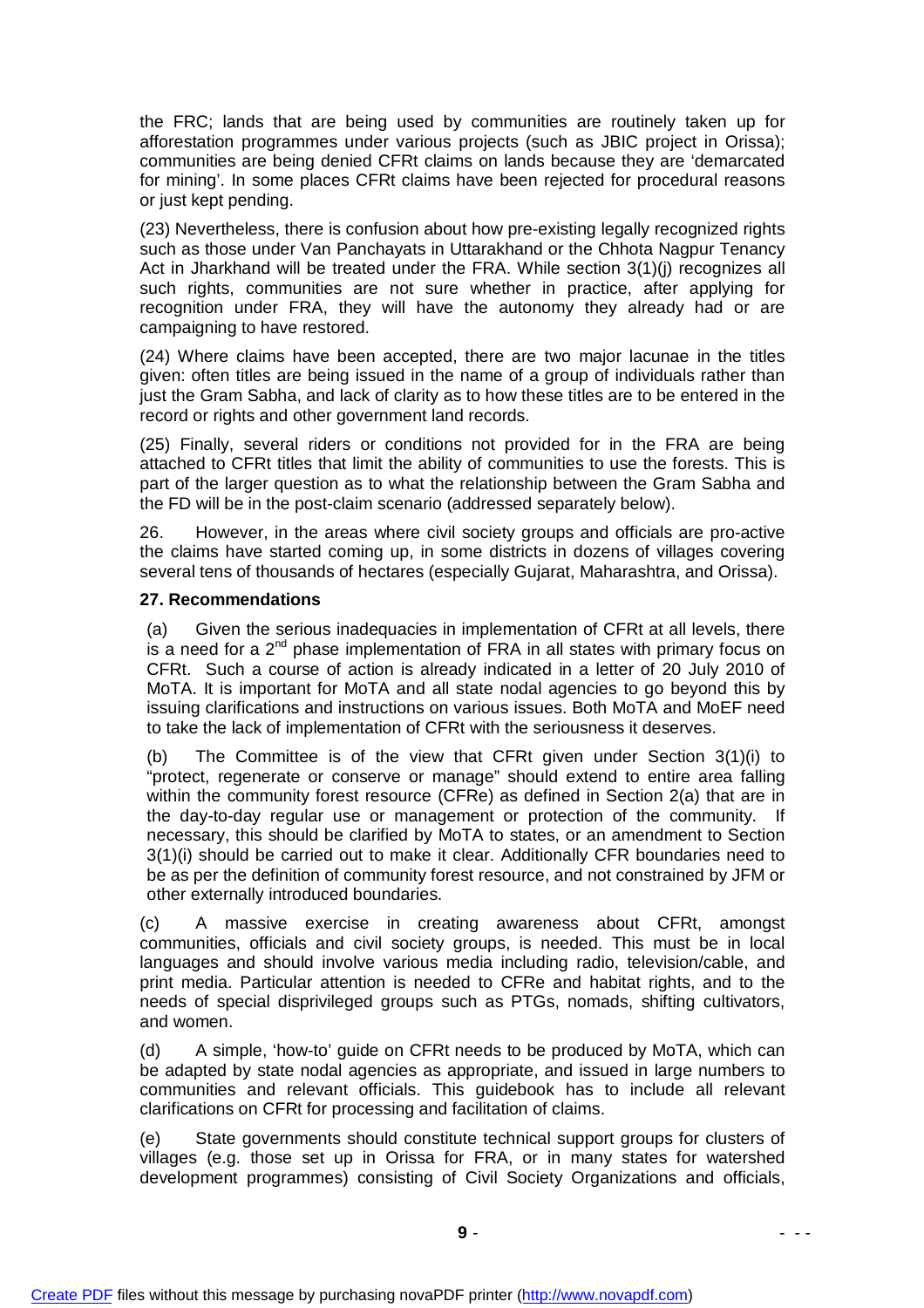which have a history of working with communities, to enable communities to carry out boundary demarcation and mapping of CFRt. These groups can also help to resolve any inter-village or other boundary disputes that may arise. GPS could be used for demarcating the boundary if necessary.

(f) CFRt titles should be issued in the name of the Gram Sabha, while respecting specific rights to specific families or user groups of forest-dwellers as claimed and vested in the CFR area.

(g) GS committees or institutions set up under the FRA need to have clear powers and authority, combined with defined responsibilities and duties, to carry out their role as specified in the Preamble, Section 3(1)i (where CFRe is claimed) and Section 5. This would require appropriate Rules under FRA, or an amendment if the Rules cannot provide such empowerment.

(h) For PTGs and other pre-agriculture groups it is essential that FRA / MoTA should elaborate the definition of 'habitat' and 'habitation' especially on the kind and extent of the area it should extend and what precisely the right means. The FRA also needs to be amended to explicitly mandate the traditional governance institutions of PTGs to carry out all the procedures of FRA that are given to Gram Sabhas, *even* in states where panchayat raj institutions exist.

(i) Given the lack of capacity to deal with the formal procedures of the external world by PTGs, MoTA and state governments should to *suo moto* identify all of them, collect all relevant records pertaining to their customary rights and boundaries, contact their traditional institutions, and actively facilitate the process of obtaining rights, by involving them and helping them build capacity to handle this as also the post-rights phase, using PTG languages. This would also require special training and orientation programmes for government officials working in PTG areas on the special needs of these groups and the provisions of the FRA.

(j) Once the PTG obtains the right to 'habitat', 'habitation', and other CFRt and IFR, it will have a particularly challenging task ahead. This is especially so where the PTG habitat is now inhabited by or used by several other communities, government agencies, and private actors, and where the PTG itself has entered into wider market, political, and social relations. Learning and building capacity, at a pace suited to tribal way of life, and leading to clear articulation of what it means to be a PTG in the current context will be essential.

# **E) FRA and Development Projects (Chapter 5)**

(28) A considerable part of India's forests and forest land are being diverted for 'development projects' such as mines, power plants, irrigation, dams and roads. Such forest diversion often leads to displacement of people and adversely affects the livelihoods of forest-dependent communities. Until recently, all such forest diversions were undertaken without any consultation with local communities. In July 2009, however, the MoEF issued an order as a sequel to FRA 2006, specifying that all proposals for forest diversion under the Forest Conservation Act (FCA) 1980 needed to ensure that the implementation of the FRA had been completed in the affected area, and that the proposals had been placed before the concerned Gram Sabhas and their consent to diversion and compensation if any had been obtained. But this order has not been properly integrated and implemented in the FCA process, and not been written specifically into the either the FRA or FCA.

Recommendation: FCA rules should be amended immediately to incorporate all the requirements laid down in the July 2009 order of MoEF.

# **F) Implementation for special groups and situations (Chapter 6)**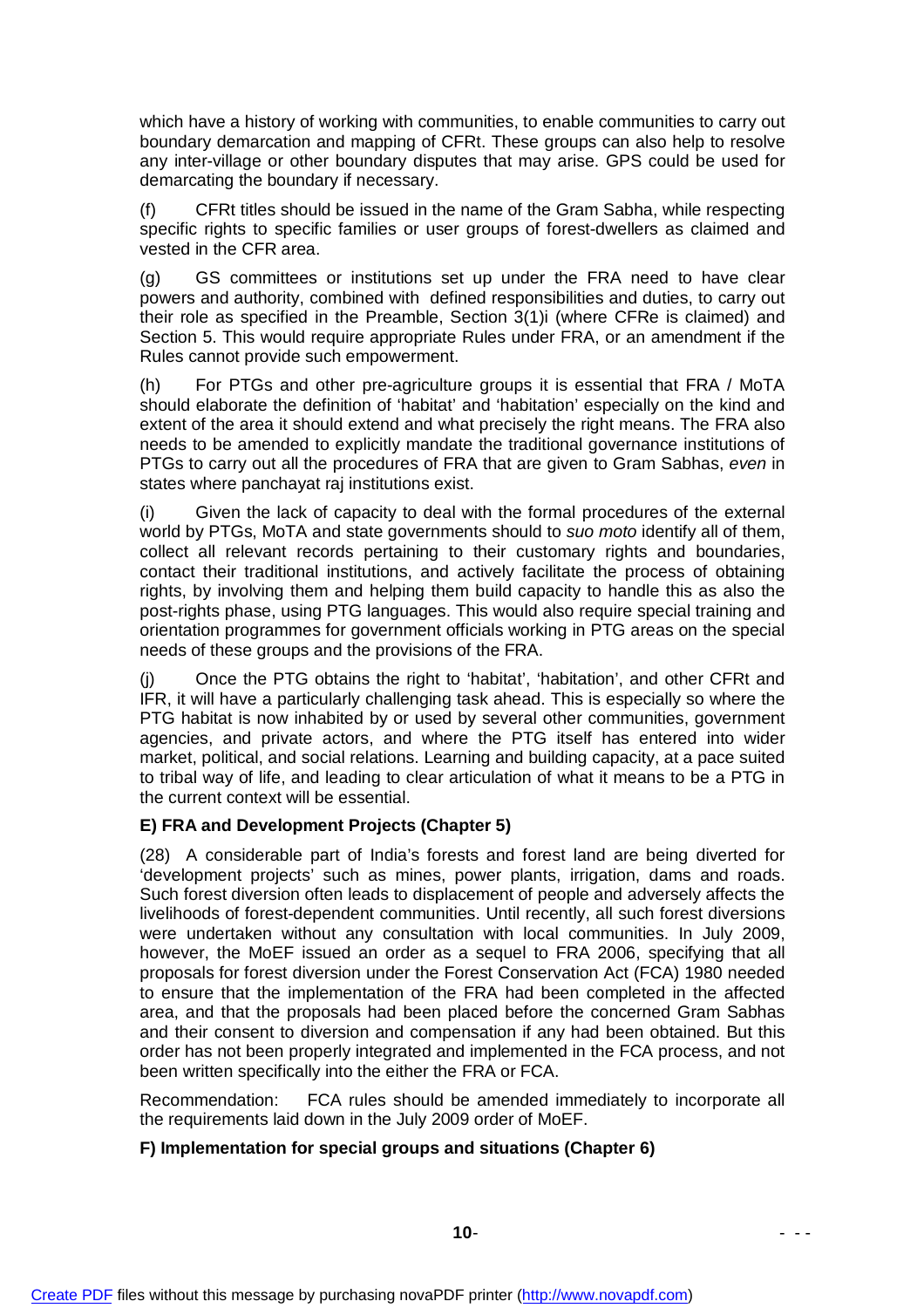**(29) Forest Villages:** In most parts of India, rights as per FRA have not been recognized in forest villages, and conversion of forest villages to revenue village status has not taken place at all.

Recommendations:

- a) The process of conversion of these forest villages into revenue villages should be processed at the earliest under sec 3(1)(h).
- b) MoTA needs to issue a categorical instruction that conversion of villages to revenue villages is different from and must precede the recognition of individual land claims.

### **30. Nomads and pastoralists**

### **Findings**

- 1. There are no national level data on the status of FRA implementation specifically with regard to Nomads and pastoralists.
- 2. The field reports available from states are highly discouraging on the issue of Nomads' and Pastoralists' claims under FRA.

### **Recommendations**

- 1. The first and foremost task in context of implementation of FRA is to identify and list, state-wise, the various tribes and communities of nomadic pastoralists.
- 2. The rights of nomads need to be recognized as community rights.
- 3. States should enable the constitution of FRCs from amongst the nomadic communities themselves, and/or their representation in resident village FRCs where the nomads have customary grazing access, to enable them to make claims.

#### **31. Shifting Cultivators**

**Findings**: As of now, in all states where shifting cultivation is being practiced customarily no rights are being conferred specially to continue shifting cultivation. There is confusion as to how the community ownership and the cyclically fallow lands will be treated.

**Recommendations:** The committee recommends that practitioners of shifting cultivation be enabled to claim CFR rights (as explained in Chapter 4) and practice this customary agricultural practice. MoTA needs to issue a clarification that currently fallow lands which are part of the shifting cultivation cycle will be included in the community cultivation rights under 3(1)(a) and permitted to be brought under cultivation in the future as part of the shifting cultivation cycle.

# **Implementation of FRA in PAs (Chapter 7)**

32. As per the provisions of FRA, forest dwelling communities are eligible to forest rights even in the protected areas (PAs). But no consolidated picture of the status of FRA implementation in PAs is available at the national level. No state is maintaining such data or analyses separately, nor are MoEF or MoTA asking for them. There is, however, a clear trend of initially denying the rights under FRA within PAs at the ground level in some states. The MoTA, MoEF, and the relevant state government have however clarified that such a denial is wrong. In many states it has been wrongly believed, or conveyed, that tiger reserves are exempted from the FRA. It has also been wrongly conveyed that FRA does not apply if rights of people have been previously settled under the WLPA, even if people might still be residing within or depending on the resources of the PA, and also that the FRA does not apply to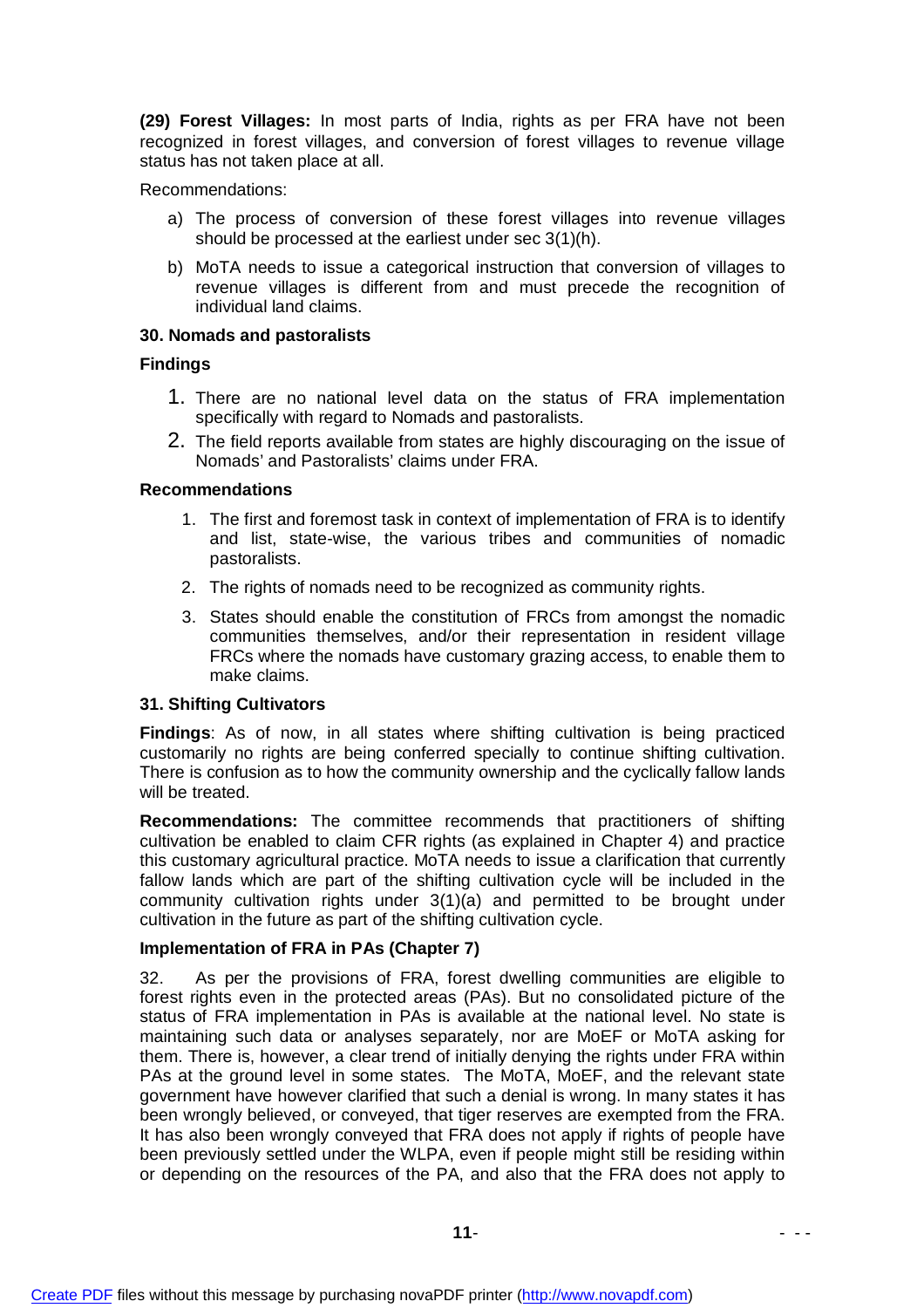villages where resettlement is part of an ongoing process that began before the FRA was promulgated. There are also several examples where official agencies have not accepted, or have rejected, claims, stating that villagers have in any case to be relocated, so why claim or recognize rights?

33. The FRA has specific provision under section 4(2) for creation of Critical Wildlife Habitats (CWHs) within National Parks and Sanctuaries on the basis of scientific and objective criteria to keep such areas as *inviolate* for the purposes of wildlife conservation. Such areas are to be finally notified by the Union Ministry of Environment and Forests after open process of consultation by an Expert Committee. But FRA does not provide any rules related to the declaration of CWHs. The MoEF has issued guidelines which outline the procedures that need to be followed for establishing CWHs and also for declaring a Critical Tiger Habitat (CTH). Although some states have processed the proposals wrongly without involving the community but so far no CWH has been established under the FRA. There is also confusion in the states between CTH and CWH, especially since CTHs have already been established in most Tiger Reserves under the WLPA.

# **34. Recommendations**

(a) Though MoEF/MoTA have issued directive to states during September 2010 that forest rights need to be recognized first in national parks and sanctuaries before undertaking any process for resettlement and that there is no provision in the FRA to defer the process of vesting of forest rights till critical wildlife habitats are determined and notified, these directives need to be followed up by states issuing directions to their district and sub-divisional committees and other relevant departmental officers and staff.

(b) All notifications or steps relating to Tiger Reserves, Critical Tiger Habitats, and Critical Wildlife Habitats that have been undertaken in violation of the FRA (and in some cases even in violation of the WLPA) subsequent to 1.1.2008 need to be reviewed, and fresh process started that follows the due procedures under FRA, WLPA, and MoEF's guidelines relating to CWH.

(c) MoTA and MoEF/NTCA should also issue clarifications that Tiger Reserves are not exempted from the processes of the FRA. It should also be clarified that and even if relocation programmes in a particular PA have been going on prior to the promulgation of FRA such PA is not exempted from FRA process for families and villages that remain inside it.

(d) A consortium of Civil Society Organizations and research institutions have proposed some guidelines to MoEF related to CWH which addresses key issues like the definition of some important terms, criteria and processes related to the declaration of CWHs and CTHs; prescribed time frames for the processes and consultation and involvement of local communities; processes for co-existence, comanagement, and relocation/resettlement. It is recommended that these be urgently considered for adoption by MoEF and the states.

(e) Care is needed to avoid or minimize fragmentation or other serious ecological damage in the case of development facilities (under Section 3(2) that will be extended to resident populations within protected areas.

### **E: Future Structure of Forest Governance and livelihood enhancement (Chapters 8 and 9, and 12)**

35. As per the provisions of the FRA sizeable area of the country's forests is likely to fall under the category of the Community Forest Resource where forest dwelling communities will exercise their community forest rights under the Act. Such forests if managed, protected and regenerated by the communities would impact the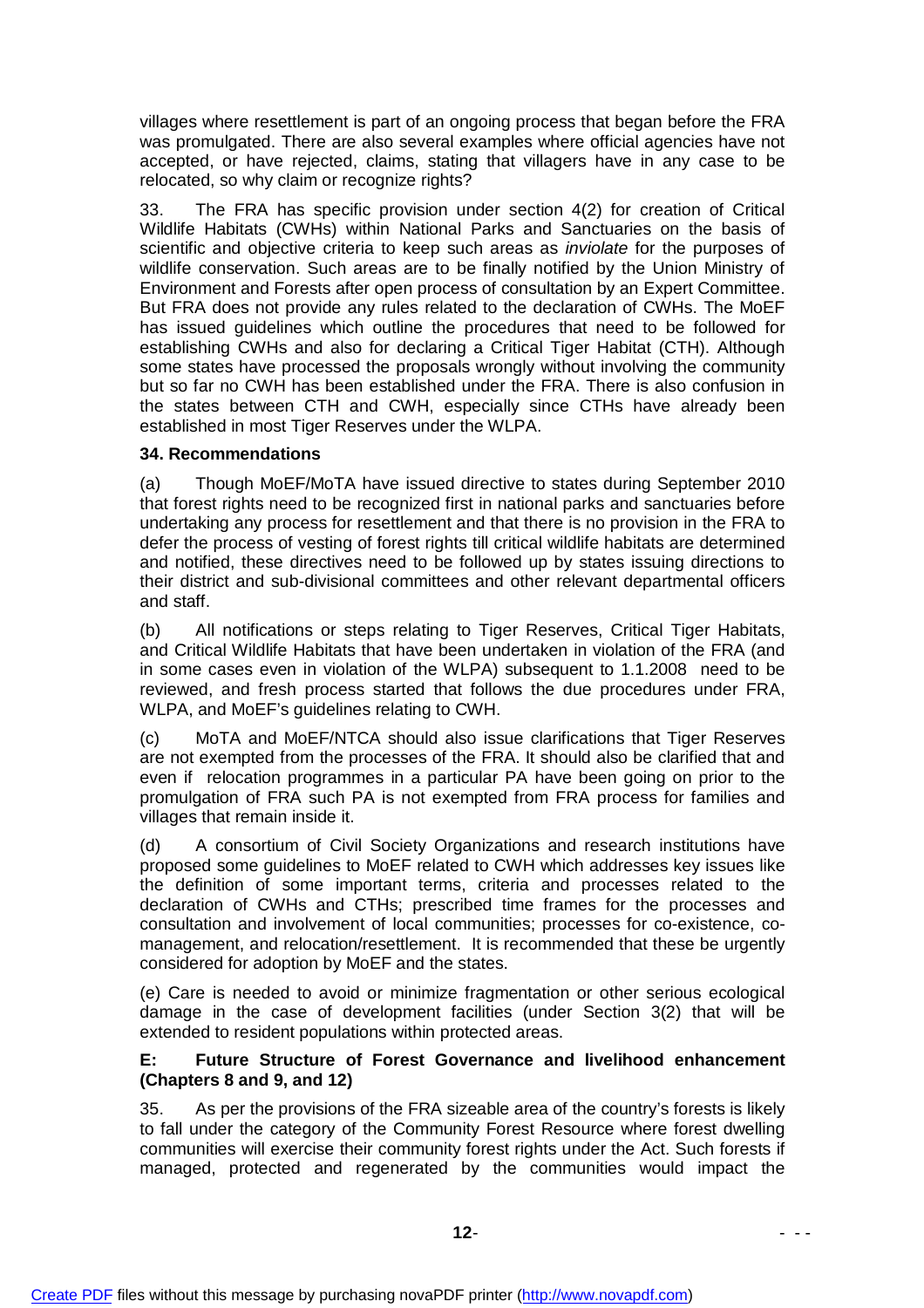governance of forests in these areas so far done by the State Forest Departments. There are already many examples in the country where local communities have been formally recognized and empowered to govern and manage the forests of their villages, or where they have self-initiated community-based governance systems. These include some areas of Chhota Nagpur region of Jharkhand, several thousand Van Panchayats in Uttarakhand, a large area in the north east, and several thousand community forest protection initiatives in Orissa, Maharashtra, and other states. Potential CFR areas are also likely to overlap with Joint Forest Management (JFM) areas and areas managed by eco-development committees. There is therefore an urgent need to think about the trajectory of forest governance as a whole and the location of community-managed systems within this and their relationship with the FDs and other agencies.

35b. The history of colonial forest policy is well known and constitutes a major watershed in forest governance in the country, as it led to the takeover of forests largely used by communities and their management with colonial objectives. The post-independence period saw a continuation of this policy, till the major shift in objectives towards ecological balance and local needs, and a participatory approach was initiated by the National Forest Policy 1988.

36. Joint Forest Management (JFM) programme has been another initiative by the Government of India for involving the forest dwelling communities in the management of forests since 1990 and has been implemented by most of the states in the country. Until March 2006 JFM committees have formed involving more than 100,000 villages and covering more than 22 million ha of forests across the country. The JFM programmes have generated many positive outcomes in different locations. It has improved protection, and increased the availability of firewood and NTFPs in many places. Besides sharing of usufruct it has given a share in the timber proceeds to local communities in some cases significantly adding to their incomes. But there are major limitations: decisions are controlled by the FD, focus is on tree planting and not meeting multiple needs, only a part of the community resource use area is brought under protection, promised rights in there are also cases where even promised rights of forest products have often are not been given, and JFM functioning tends to be funding-driven. Further, JFM is not supported by law and being run as a programme under executive orders, giving limited tenurial security to communities and no corresponding accountability of the FDs. Finally, the creation of Forest Development Agencies has further reduced the democratic nature of JFM, as they are notionally JFMC federations but entirely controlled by forest officers. Recently, the Ministry of Environment and Forests has begun discussions with the Ministry of Panchayati Raj and the state governments on the future of JFM. Some of the JFM areas overlap with areas where community rights are being claimed under the FRA, while others may never overlap. Additionally there are ecodevelopment committees in many protected areas, which too may or may not overlap. The experience with eco-development committees for PAs has also been similar, in terms of their limited focus and scope. In effect, neither JFM nor eco-development managed to change the overall picture of forest governance towards more decentralized and democratic decision-making.

37. Though FRA provides a statutory procedure for recognizing community forest resources and community forest rights and the FRA Rules provide a statutory basis for protection of CFRs by a Gram Sabha-based committee where rights are recognized, there are insufficient details available on the aspects of communitybased forest governance. There is some confusion as to whether the community has rights to manage the entire community forest resource (CFRe) as defined in section 2(a) of the FRA or only those areas within the CFR that had been traditionally protected as provided under section 3(1)(i) of the Act. Further, rights, powers, and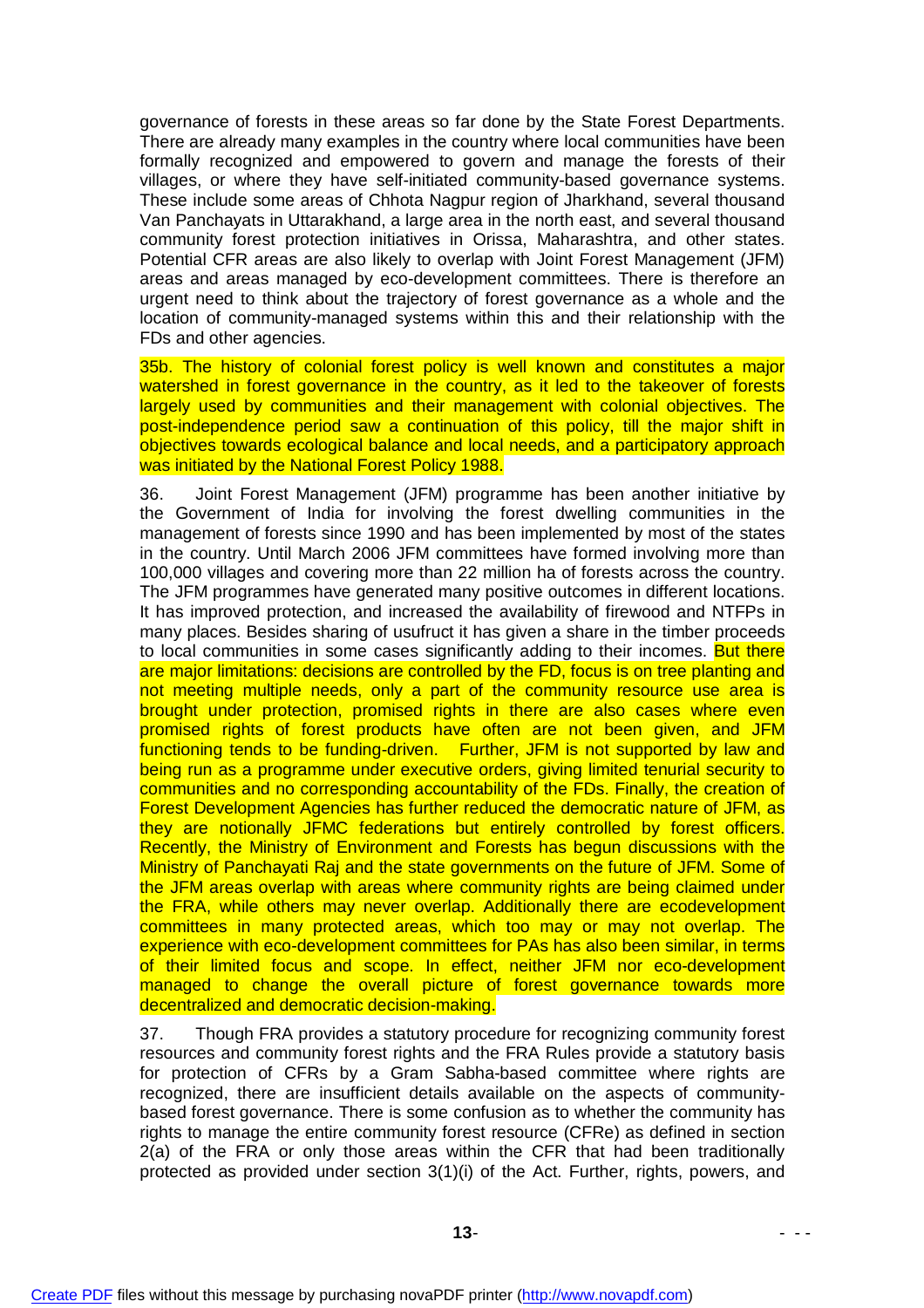responsibilities given to local communities are not accompanied by clarity as to how those responsibilities will be discharged, and what happens when they are not discharged.

(37b) Minor Forest Products (MFPs) are an important source of subsistence and also income benefits for forest-dwellers, especially STs. Historically, the government has claimed ownership of all MFPs and regulated the trade in the more valuable ones, thereby generating profits/royalties for the state treasury but limited livelihood gains for the MFP collectors. Sustainable and productive management of forests oriented towards MFPs has generally been neglected. If the ownership over MFPs that has been granted to forest-dwellers under the FRA is to translate into significant and sustainable livelihood gains for the MFP collectors, then several changes in state policy towards MFPs will be required.

38. The committee deliberated on the various areas of confusion and conflict with the previous laws and procedures at village, middle and national levels when the governance and management of CFRe is vested with the community. These included as to what will be the balance of power between Forest Department and communities, what powers will be delegated to the communities, what will happen to existing JFM committees, eco-development committees, what will be the institutional set up and funding mechanism for management/ protection of the CFRe. The committee then made broad recommendations of community based forest governance mentioned in the following paragraphs which will require further clarification as well state-specific adaptation.

### **39. Recommendations**

(a) Four major situations arise when the provisions of CFR are implemented. In situation A where community forest resource (CFRe) claims have been accepted, and where section 5 of the FRA is deemed to be applicable as a result of other rights claimed under section 3, including section 3(1)(i), in situation B where neither CFRe claims have been accepted nor section 5 is applicable but JFM committees are in existence, in situation C where system of community forest management already exists and CFR claims are not made/accepted and in situation D where neither FRA rights, nor JFM nor pre-existing community management systems are in place, but there is still substantial use of forests by local communities.

(b) For situation A: Where management claims are accepted under FRA, the management committee formed under Rule 4(e), to be named as Community Forest Resource Management Committees (CFRMC) should carry out functions on behalf of the Gram Sabha. If JFMCs exist in these villages their functions and resources (forest area, funds) should be transferred to the corresponding CFRMCs. These CFRMCs must be democratically elected, with a fixed term, and adequate representation for women and marginal communities. Funding should be preferentially or equally available to areas under CFRMCs and other community institutions, as compared to state-managed or JFM areas.

(c) GS will be primarily responsible for ensuring sustainable use, conservation and protection, for which it will be suitably empowered. GS shall have powers to make rules regarding use, harvesting, protection and regeneration and shall generate revenue and receive and spend grants for forest related activities but will not be permitted to make profit. CFRMC office-bearers will be vested with powers to prevent forest offences and penalize offenders/ violators as given to Van Panchayat office bearers in Uttarakhand. Transit passes issued by CFRMCs will be valid for transport within the boundaries of a state boundary. CFRMCs may prepare their own microplans. No other working plans will be prepared by FD for CFRs.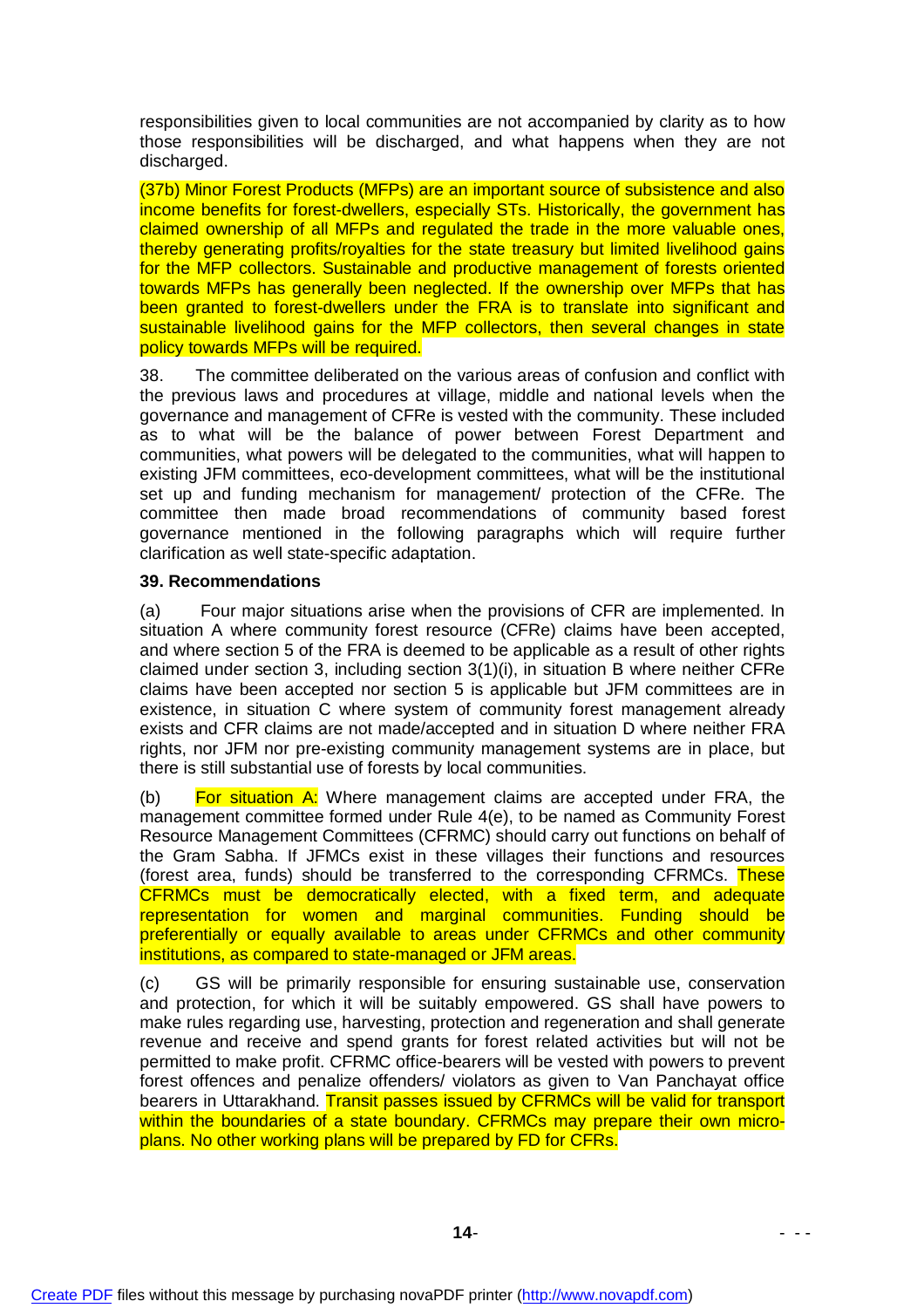(d) Timber rights will be limited only to domestic needs, unless specifically recognized under sections 3(1)(j) or (l) of the FRA. Over and above this, any timbersharing arrangements that were prevailing under the JFM programme will continue with the permission of Gram Sabha.

(e) For situation B: The government should take suo moto action to place JFMCs under the Gram Sabhas and have them democratically elected. We expect government to learn from the past experience, as discussed in section 8.3, and make JFM more democratic and participatory, giving highest priority to the livelihood needs of the poorest.

*Alternative view for situation B:* Government should take *suo moto* action to replace JFMCs to Community Forest Management & Governance Committees, modelled on the CFRMCs but supported under a new statute, such as a fully amended version of the Indian Forest Act.

(f) For situation C: States must support and recognize pre-existing community forestry institutions, and give them at least as much autonomy as CFRMCs, while making modifications only where there are clear deviations from principles of sustainable, equitable and democratic forest governance.

(g) FD will be responsible for providing Protection and Technical support to the Gram Sabhas and shall be empowered to carry out Forest Monitoring, i.e., the extent of compliance with sustainable use and conservation regulations in the communitymanaged areas. It will also be responsible for taking action on any violations and will continue to exercise additional powers to implement regulatory provisions of the Wild Life Protection Act and other state-level and Central Acts.

*Alternative view:* FD will be responsible for providing protection and technical support. It will also be empowered to carry out monitoring of compliance with sustainable use and conservation regulations, and take action in violations where GSs are not empowered to act, under the oversight of the proposed District Forest Governance Committees (see below). It will create a Community Forestry wing for this purpose. This wing will be answerable to the District Forest Governance Committee (see below).

(h) State and national level Forest Governance Councils should be constituted to be chaired by the respective ministers and will include FD officials, representatives of forest committees, and representatives from PRIs, civil society and academia. These councils will provide direction to overall forest governance in the state, including by overseeing monitoring, state/national planning, and regulation. The Council should also suggest the setting up of appropriate district level committees with public representation for monitoring and guiding forestry activities at the district, sub-district, and village levels.

*Alternative view:* Landscape- or taluka-level federations of GS-level bodies will be strengthened or created, and empowered under relevant legislation, to enable coordination of landscape-level issues such as wildlife movement or fire management or other resource sharing. Forest Development Agencies will be replaced by statutorily constituted District Forest Governance Committees (DFGCs) in all districts. They will contain representation from GS-level bodies (of all types above), PRIs, civil society and line departments. They will channel funds, approve sustainable use criteria, take action on sustainable use and conservation violations by GSs, resolve inter-village conflicts, oversee Community Forestry wing of FD, and ensure proper GS approval is taken for any forest diversion.

(i) In respect of PAs where community forest rights have been claimed and vested, communities will become a rightful part of protection and management system. This would entail a joint or co-management institution of equitable decision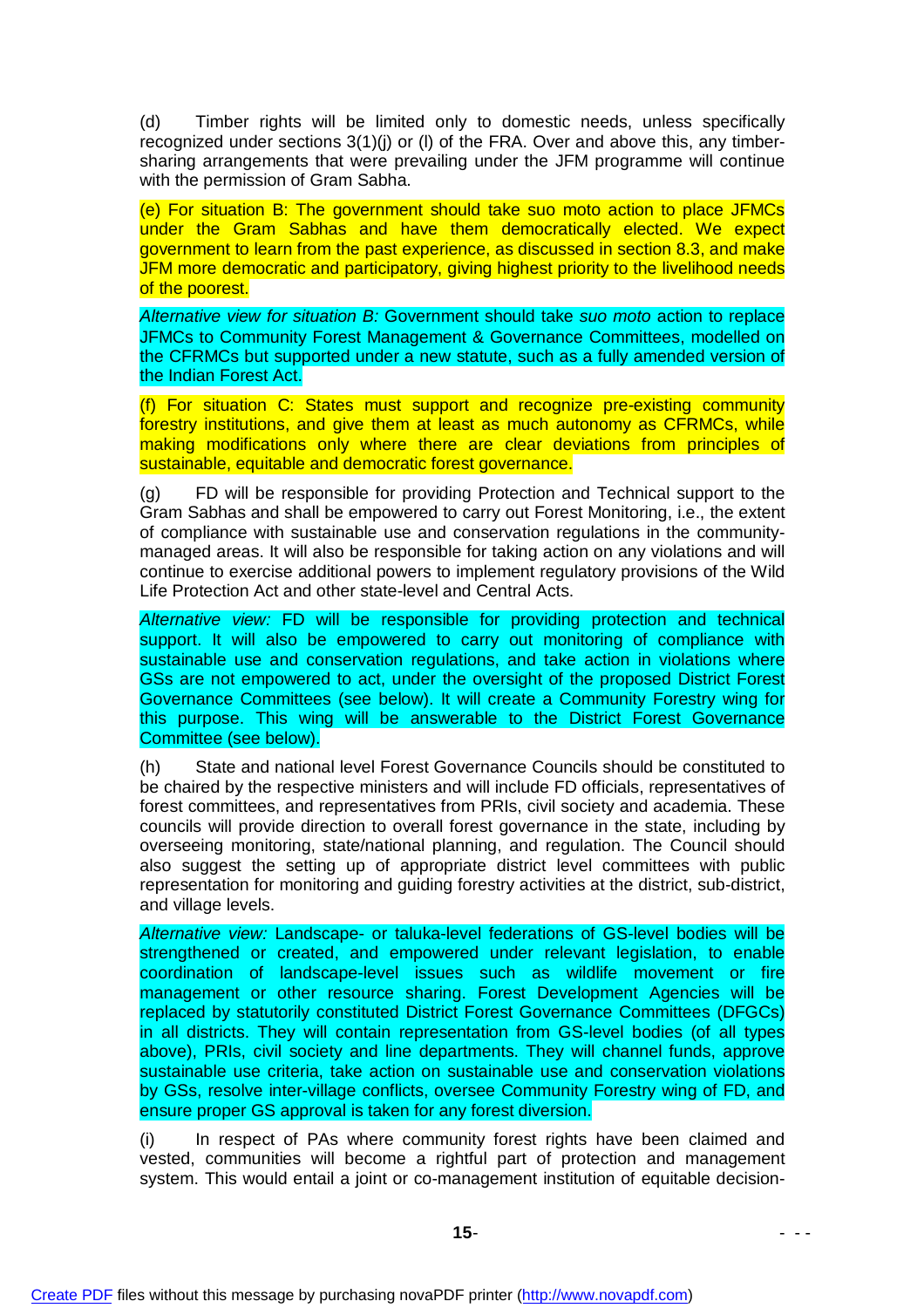making involving the forest department and GS committees. For every district where such community based or co-managed PAs exist, an additional Honorary Wildlife Warden will be appointed from one of the GS committees falling within or adjacent to a PA.

(j) Amendments may be needed to the Wild Life Protection Act 1972 to provide for the community-based, and joint management institutions mentioned above, to provide for the current 'settlement of rights' process by the process of recognition of rights mandated under the FRA wherever applicable, and to otherwise harmonize it with the provisions of the FRA while retaining its focus on conservation.

(k) There is an urgent need for change in the mind set of forest officials so that they have greater interaction with forest dwellers ensuring their all-round economic and social development, involving them at all stages of planning and implementation of forestry programmes run by the Department, and supporting their own planning and implementation of community-based forestry programmes. Forest Officials should be more adaptive, participatory and transparent in planning processes, based on robust research that is open to independent expertise and knowledge including from local communities.

(l) NTFP will play the most important role in the economic wellbeing of the forest dwelling communities. In order to ensure that the communities are able to derive full benefits on a sustained basis, the **state governments should de-nationalise NTFPs** but provide price support, facilitate private trade beneficial to communities, and act as a watchdog to ensure community benefits and ecological sustainability, rather than eliminate the trade. It should encourage local bulking, storage and processing, and bring large buyers in touch with the gatherers, so as to reduce the number of layers of intermediaries. The proposed policy change towards liberalisation and deregulation of NTFP trade from time to time needs to be strengthened.

(m) Investments to improve the productivity of forest lands under forest rights should be increased by using Tribal Department funds so that sustainable exercise of forest rights can be ensured through sustainability of forest resources.

# **F. Convergence of Development Programmes (Chapter 10)**

40. Forest dwelling communities have remained vulnerable not only because they are poor, assetless and illiterate compared to the general population but also because of their inability to negotiate being inside the forest areas and suffering from geographical disadvantage. In addition, the general apathy of the local administration, including the Tribal Development Department who had the chief mandate to develop the tribal and tribal areas, towards such interior villages in general with any developmental schemes and programmes further increased their suffering. They occasionally respond with anger and assertion because of persistent problems of land alienation, indebtedness, government monopoly over NTFPs, involuntary displacement due to development projects and lack of proper rehabilitation etc. Migration is common to almost all tribes, but it is the highest in Maharashtra, Gujarat and Jharkhand.

41. A strategy for the development of ST was introduced in the Fifth Plan more than three decades ago by earmarking funds underTribal Sub-Plan (TSP) to channelise the flow of outlays and benefits from all the sectors but it has not been implemented uniformly or effectively in all States/UTs and Central Ministries/Departments. In addition, Special Central Assistance is provided by the Ministry of Tribal Affairs to the 22 TSP States in the form of 100 per cent grant to fill the critical gaps especially in family-based income activities for BPL tribals. Further, under Article 275(1) of the Constitution, grants from the Consolidated Fund of India are also extended annually to various state governments having Scheduled Areas for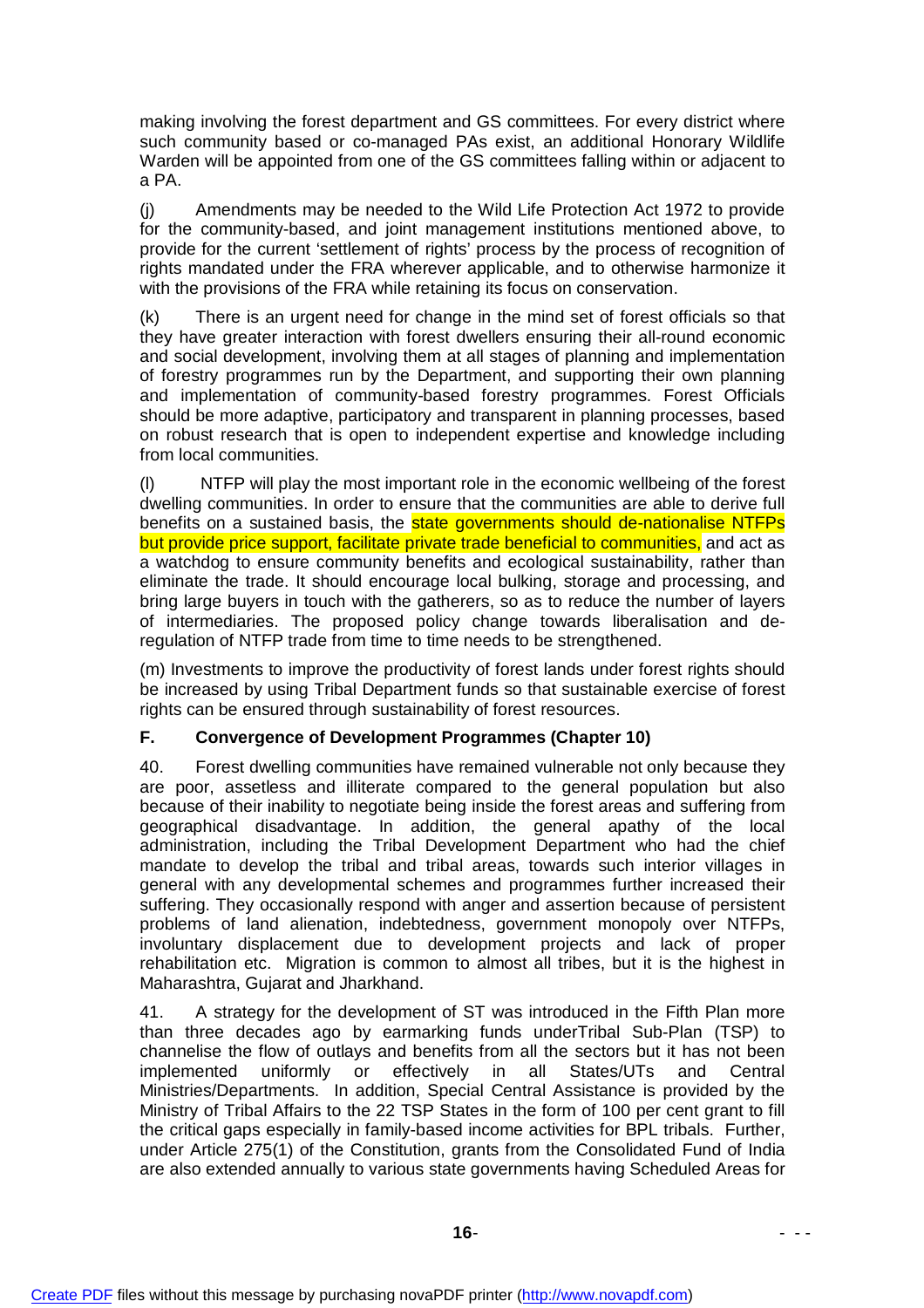the purpose of promoting their welfare. But these assistance have not made much headway, firstly because the state perception for planning has been deficient both in micro and macro level and secondly the implementation of TSP has been mostly with untrained, inefficient, insensitive and often untrustworthy hands. Apart from poor utilisation of funds tribals have also suffered because of the poor quality of governance.

42. Some states or districts have initiated processes by which relevant government schemes are oriented to benefiting those who have got rights under FRA. However, in general, this aspect needs considerable work and initiative.

# **43. Recommendations**

(a) For over all development of the forest dwelling communities convergence of various developmental schemes operating in areas of education, training, health, employment etc. to achieve higher "happiness index" is essential. The forest lands granted under FRA should be developed so that such lands are utilised to the optimum level of production on sustained basis along with creation of basic infrastructure (road, electricity, public and veterinary related hospitals, schools, water harvesting structures etc) for a decent way of life. The monitoring system should be put in place such that both at the district as well as State level all proposed services to the right holders are delivered speedily and smoothly. Officers with right aptitude should be posted on a long term basis with proper training and members of civil society should be inducted in the monitoring committees at all levels and also at the implementation level.

(b) The vocational training should be provided on priority basis to the rights holders and their family members. The emphasis should be given to such trades which may create employment opportunities in and around their habitation. However, if any rights holders or his family members want to get training in such trade which can get them better employment outside their habitation, facilities should also be created for such training. Such trades can include computer training, food and vegetable preservation, jewellery, tailoring, electrical repair, motor winding, mushroom cultivation, cooking, carpet making, vehicle repair, sericulture, handicrafts, fish rearing, fabrication, welding, driving, building works and masonry. The fund for training should be provided by the Ministry of Tribal Affairs, Government of India to various State Governments on a priority basis.

(c) Every attempt should be made to avoid delay in transfer of benefits to the rights holders or their family members under various schemes of development. For meeting this end, the attempt by Maharashtra TRTI of integrating the data base of all forest rights holders on GIS platform by giving a thirteen digit code to all claimants could be studied and used with local level modifications, as required.

(d) All development, educational, health and other inputs must be ecologically and culturally sensitive, and must be such that they create self-sufficiency and selfgovernance rather than continued dependence on outsiders. This is also likely to involve a review and modifications of existing schemes and programmes for such areas and communities. Focus should be on options like renewable decentralised energy, organic farming, small-scale industry, integrated (traditional and modern) health and educational facilities, and so on.

(e) The FRA implementation process should be used along with PESA and other relevant laws/policies as an opportunity to facilitate political, economic, and administrative decentralization both in tribal and in non-tribal forest-dwelling communities. This would ensure much greater community say in not only forest use and conservation, but also in education, health, water supply and irrigation, agriculture and animal husbandry, livelihoods, industry, and so on. The state's role to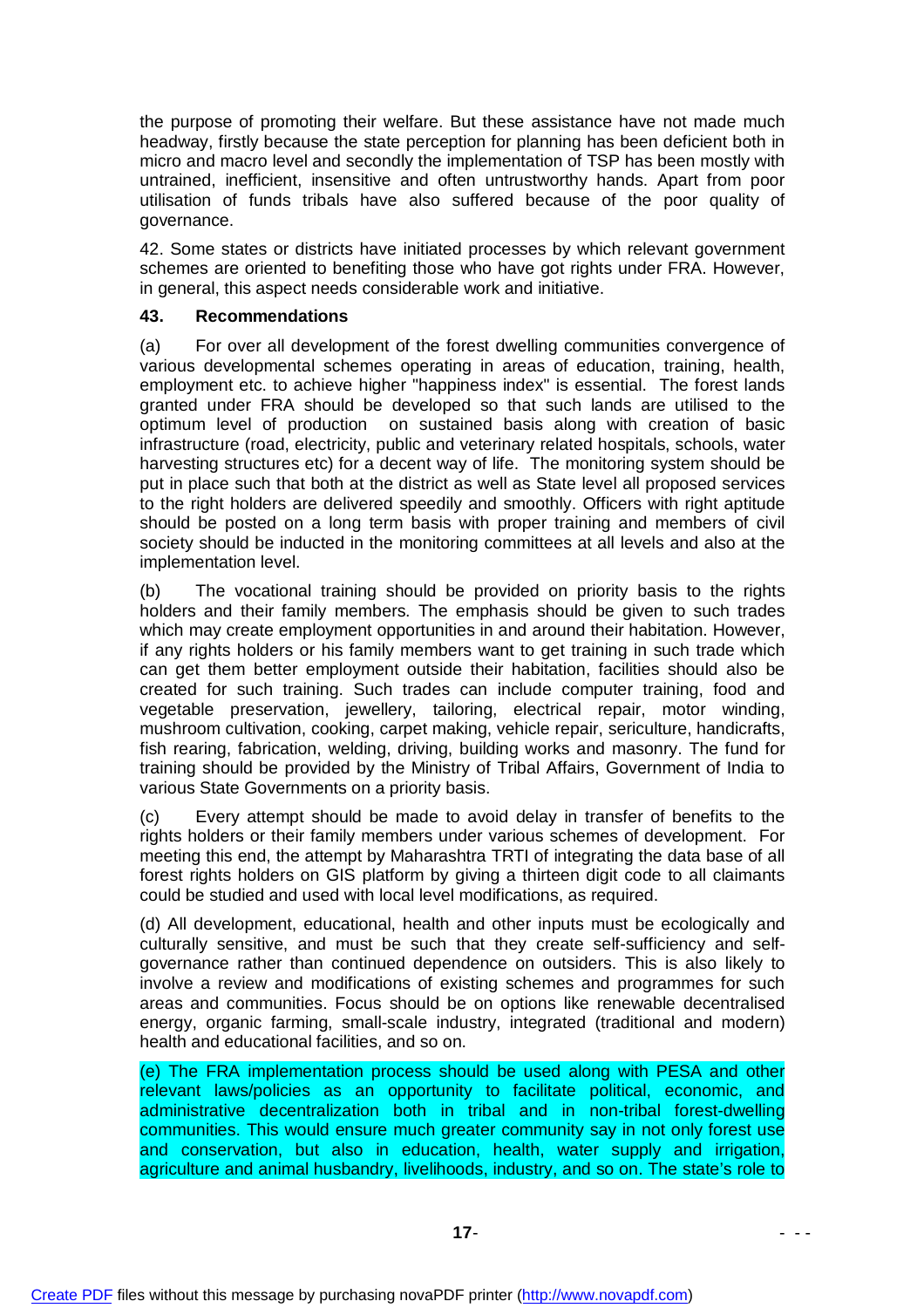facilitate this, provide guidance and capacity building opportunities, ensure justice and fairness to those who may be marginalized, and facilitate sustainability and conservation across the landscape, remains vital.

# **Chapter 11. Main Findings and Conclusions**

The Scheduled Tribes and Other Traditional Forest Dwellers (Recognition of Forest Rights) Act, 2006 (hereinafter 'FRA') is a watershed legislation to undo historic injustice especially to forest dwelling tribal communities as well as bonafide "other traditional forest dwellers", by recognizing and vesting those individual and community rights (IFR & CFR) which had not been recorded during the consolidation of State forests during the colonial period as well as in independent India.

### *11.1 Status of implementation*

However, the current state of implementation is characterised by a series of serious problems, including in particular:

- 1. Constitution of Gram Sabhas at the panchayat level, rather than at the village/hamlet level. As is evidently clear from section  $2(q)$  and  $2(p)$  of the Act, the gram sabhas are to be convened at the hamlet level in schedule V areas, and the revenue village level or traditional village or habitations and settlements in other areas. However, in a number of states, such as AP, WB, and UP, these are being called at the panchayat level, which is illegal.
- 2. Extensive and wrong rejections/recognitions, primarily due to hasty enquiries and lack of a thorough examination of the rejected /recognized cases by senior officials or the higher level committees. Claimants whose cases are rejected are not given any "reasonable opportunity", as provided in Rule 4(c). Decisions to reject the applications have not been communicated to the claimants in writing anywhere, with the result that the people have not been able to exercise their right to appeal. The Tribal Development Departments of the state governments have neither cross-checked the work being done at the village level by the revenue and forest officials, nor did they engage any outside agency to conduct independent assessments.
- 3. Powers of the FRC and GS are exercised by the village level officials, and the non-officials of the FRC and GS are just putting their signatures to the reports written by the officials. The village level enquiry reports have not been verified (not even one percent) by block or district level officials. Neatly devised systems of processing of claims at various levels have not been operationalized, except in few areas of some states.
- 4. As per rule 10, the State Level Monitoring Committee has to devise criteria and indicators for monitoring the process of recognition and vesting of forest rights; and monitor the process of recognition, verification and vesting of forest rights in the State. It was for the Tribal Department in the States to develop qualitative indicators, call meetings with peoples' representatives, hold public consultations, put pressure on the Revenue and Forest Departments at the district level to do justice to the forest dwellers, and improve communication between officials and the people. In most states, on the other hand, it appears that monitoring has been only statistical with a focus on quick disposal, rather than on ensuring that all occupations are regularised as per law, fair play is observed in the field, and adequate field verifications lead to enhanced satisfaction and improved livelihood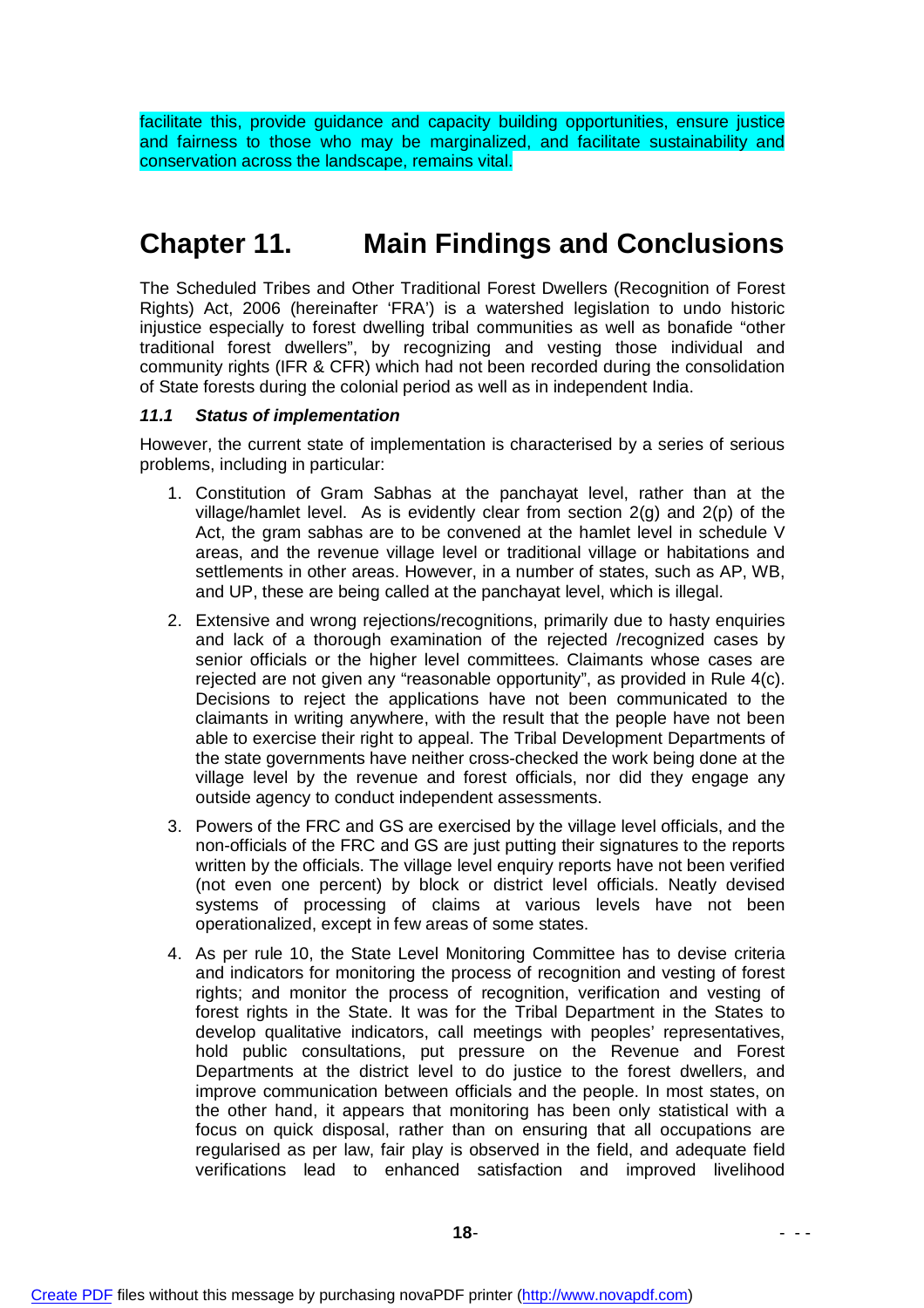opportunities.

- 5. In almost no instance has the SDLC pro-actively provided maps, documents, and evidence to FRCs and GSs, though this is required by the FRA.
- 6. Though the FRA provides for multi-stakeholder verification and decisionmaking at various levels, in many places the opinions of forest staff/officers appear to have over-ridden all else. This is due to lack of interest and capacity in Tribal Department officers and lack of confidence and concern in the Revenue Department officers to handle matters of forest rights. The Tribal departments are used to giving scholarships and grants to beneficiaries, but have no experience of dealing with programmes that require interdepartmental coordination. Most nodal officers, without much of capacity building inputs given to them, were thus quite happy collecting statistical information (often from FD) on FRA, but took no initiative in verifying the figures, arranging for a supervision architecture, or assessing the quality of performance of districts. The Tribal Department officers are seen as very low in the hierarchy as compared to the Chairman and hence had hardly any say in the matter and hardly took any initiative. The process was largely perceived and projected primarily as Chairman's or that of the FD.
- 7. Evictions are reportedly taking place in violation of Section 4(5) of the FRA, which states: "Save as otherwise provided, no member of FDST or OTFD shall be evicted or removed from forest land under his occupation till the recognition and verification procedure is complete". There have been widespread reports of evictions in violation of this provision, before and during the tenure of the Committee. There is little evidence that such illegal actions have been dealt with seriously by either state governments or by MoEF and MoTA.
- 8. OTFDs: The committee has observed that, in all the states where FRA is being implemented, OTFDs have been generally excluded from the claims process on the grounds that they have not been cultivating the claimed plot for 75 years. MoTA needs to clarify that the requirement "for at least three generations prior to December 2005" applies to the residency clause only, and relates to the recognition of a non-Scheduled Tribe person as an OTFD under the Act; this requirement does not relate to the parcel of land for which a claim is being made, or to the forest on which other rights are being claimed. The claimant need not have occupied the land, or been using the forest, for 75 years. If s/he was primarily residing for 3 generations in forest or forest land and is dependent on the forest as of 13 December 2005 for her/his bona fide livelihoods needs as defined in Rule 2(b) of the FRA Rules, s/he would be eligible under the Act.
- 9. Only a few states have been able to use application of the spatial and remote sensing technology mainly GPS or PDA for demarcating the boundary and measuring area of plots for individual forest rights because of lack of capacity building in the application of this technology.
- 10. There are no national level data on the status of FRA implementation specifically with regard to PTGs. The various processes of the FRA have hardly reached them and the progress of implementation is very poor.
- 11. As per the provisions of FRA forest dwelling communities are eligible to forest rights even in the protected areas (PAs). But no consolidated picture of the status of its implementation is available at the national level. No state is maintaining such data or analyses separately, nor are MoEF or MoTA asking for them. There is however, a clear trend of initially denying the rights under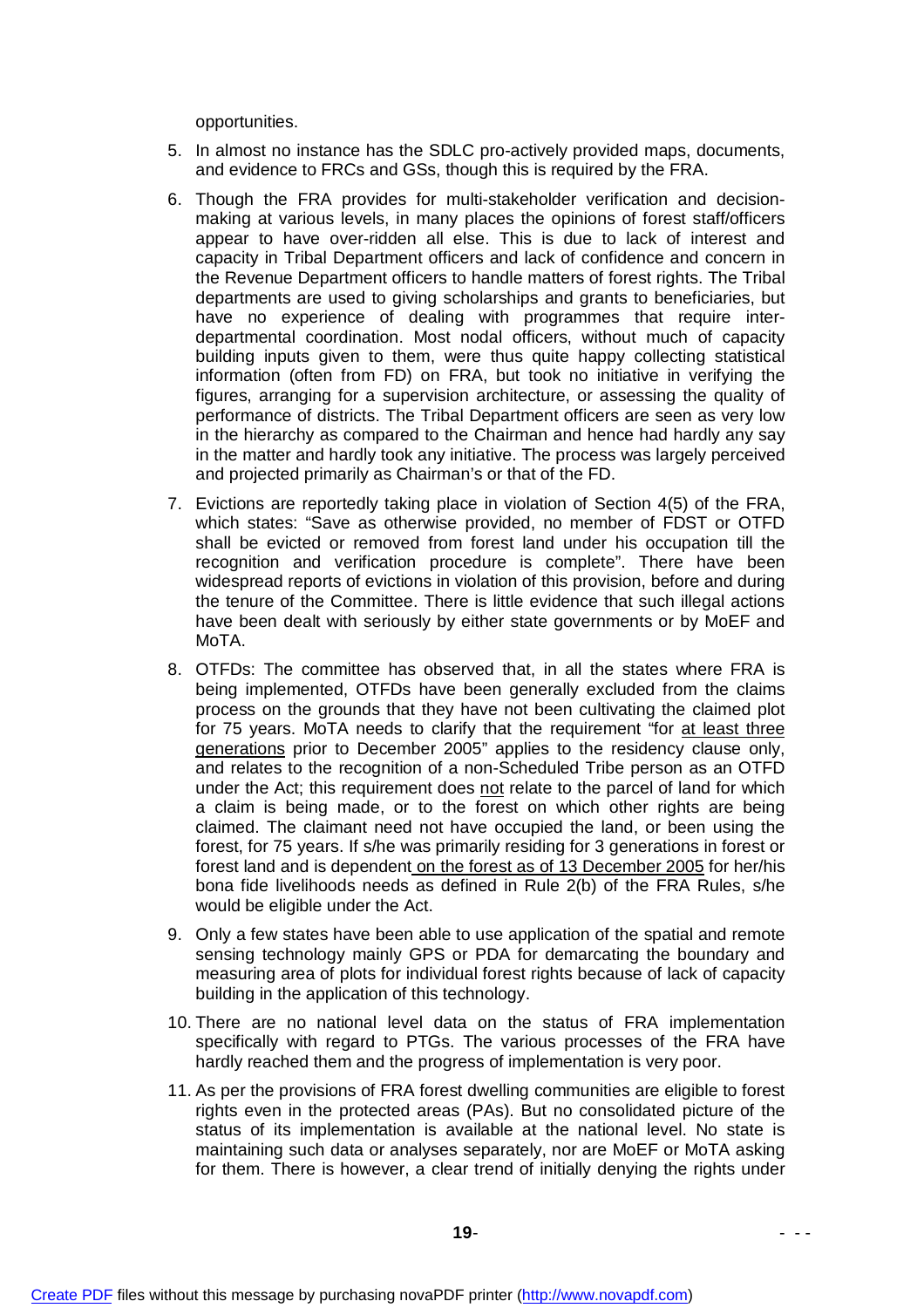FRA within PAs at the ground level in some states. In many states it has been wrongly believed, or conveyed, that tiger reserves are exempted from the FRA. It has also been wrongly conveyed that FRA does not apply if rights of people have been previously settled under the WLPA, even if people might still be residing within or depending on the resources of the PA, and also the FRA does not apply to villages where resettlement is part of an ongoing process that began before the FRA was promulgated.

- 12. PESA and FRA provisions, especially on MFP, need to be rationalized so that people come forward to claim and there is no conflict later on.
- 13. Non-recognition of community forest resource rights and other non-land rights (discussed in detail below)

#### *11.2 Progress on community rights*

The foundation of FRA is the assertion that only security of tenure and formalised recorded rights in favour of forest users would lead to its responsible management and sustainability. The Act and the Rules made under FRA therefore give details of institutional arrangements for the protection, management and regeneration of community forest resources (CFRe), defined in section 2(a) of FRA as customary common forest land where the communities had traditional access, or which could be construed to be customary boundaries of a village, in other words, those areas where communities can demonstrate their traditional access.

Despite the fact that the main intention of FRA was to promote community participation and management, our field work shows that recognition of individual rights has taken precedence over community or group rights, and the focus seems to be confined only to land rights for agriculture and habitation - one amongst the thirteen sets of rights recognised under the Act. Out of the remaining 12, at least the following seven rights constitute community forest rights (CFRt), the formalization of which has unfortunately been ignored by the implementing authorities:

1. Community rights such as nistar, by whatever name called, including those used in erstwhile Princely States, Zamindari or such intermediary regimes; (Section 3(1) (b))

2. Other community rights of uses or entitlements such as fish and other products of water bodies, grazing (both settled or transhumant) and traditional seasonal resource access of nomadic or pastoralist communities; (Section 3(1) (d))

3. Rights including community tenures of habitat and habitation for primitive tribal groups and pre-agricultural communities; (Section 3(1) (e))

4. Right to protect, regenerate or conserve or manage any community forest resource which they have been traditionally protecting and conserving for sustainable use. (Section 3(1) (i))

5. Rights which are recognized under any State law or laws of any Autonomous District Council or Autonomous Regional Council or which are accepted as rights of tribals under any traditional or customary law of the concerned tribes of any State; (Section 3(1) (j))

6. Right of access to biodiversity and community right to intellectual property and traditional knowledge related to biodiversity and cultural diversity; (Section 3(1) (k))

7. Any other traditional right customarily enjoyed by the forest dwelling Scheduled Tribes or other traditional forest dwellers, as the case may be, which are not mentioned in clauses (a) to (k) but excluding the traditional right of hunting or trapping or extracting a part of the body of any species of wild animal (Section 3(1) (l))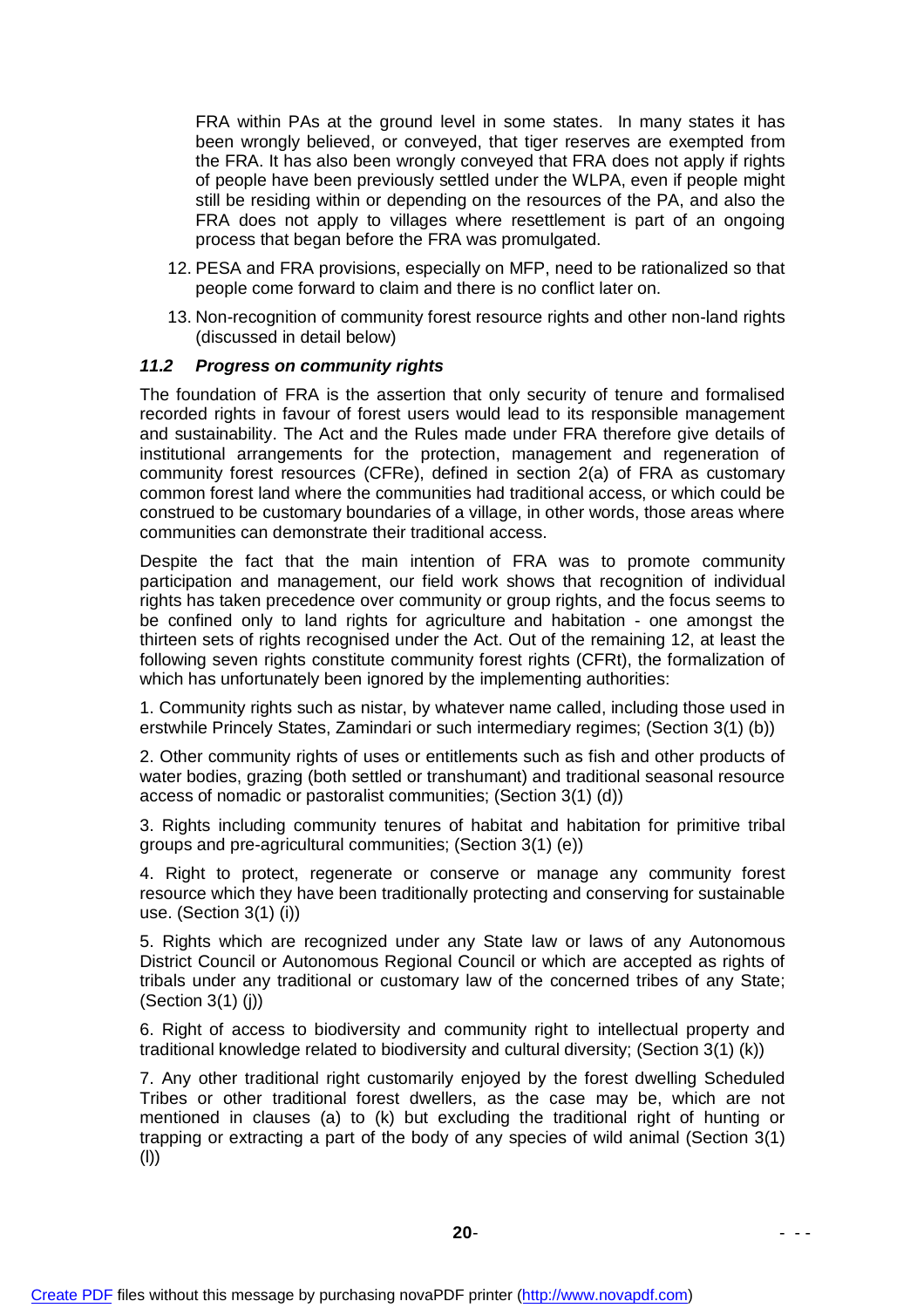In addition to these seven rights, section  $3(1)(c)$  recognizes right of 'ownership, access to collect, use, and dispose of minor forest produce which has been traditionally collected within or outside village boundaries', and this right is both for individuals and communities of the village. Further, community can also have rights of cultivation under 3(1)(a).

The reasons for neglect of the community perspective in the implementation of the Act are summarized below:

- FRA has largely been portrayed as a legislation to provide individual land rights, especially during its promulgation and in its first phase of implementation. At several sites the Committee was told that the SDLCs or DLCs were first dealing with IFRs and would only then get into processing CFRt. Many officials stated lack of staff as one reason for this, though it is not clear why they cannot deal with CFRs which are always going to be much less in number than IFRs.
- MoTA has not collected information on cases and area for which community rights under section 3(1)(b) to (m) have been granted by the states, and thus has not been able to build any pressure on the states for ignoring to recognize these rights. It is simply not known how many claims have been made/accepted/rejected at various levels, of each subsection of section 3 that provides for community rights.
- The data are further complicated by the confusion prevailing in the field between Section 3(1) and Section 3(2); several states appear to be reporting the latter for the former; many of the claims currently being classified as CFRt claims in the State or MoTA databases, are actually claims for development facilities under Section 3(2). Even MoTA is unable to provide figures separately for the two sub-sections.
- There is a lack of baseline information on the existence of rights (recorded or unrecorded), and existence of customary practices relating to management, use, and protection, in most places. This makes difficult any robust comparative assessment of the situation prior to and after the FRA's promulgation.
- The number of applications received for CFRt is very low, and acceptance abysmally lower, compared to the potential if judged by the number of villages that are living within or adjacent to forests.
- Where CFRt claims have been claimed or accepted, the extent is often much less than actually used or managed by the community.
- There is little thinking on the status, management, and conservation of areas with CFRt, and specifically CFRe, including issues of relationship of the Gram Sabha with existing agencies managing these areas, and of the complementarities and contradictions with other laws operating in such areas.
- Even where there is knowledge about the fact that CFRt can be claimed, at many sites communities or relevant officials are not clear on how to determine and verify such rights, and so have not started the process. There is also confusion on how to determine the boundaries of CFRt (especially in the case of the claim to CFRe); or on whether CFRt can be claimed over more than 4 hectares, even though the FRA is clear that this limit is only for rights claimed under Section 3(1)(a). The process has also got stuck in places where more than one village has a claim on the same forest area, and no process has been put in place to reconcile such overlapping claims (though the FRA has provided for such a procedure).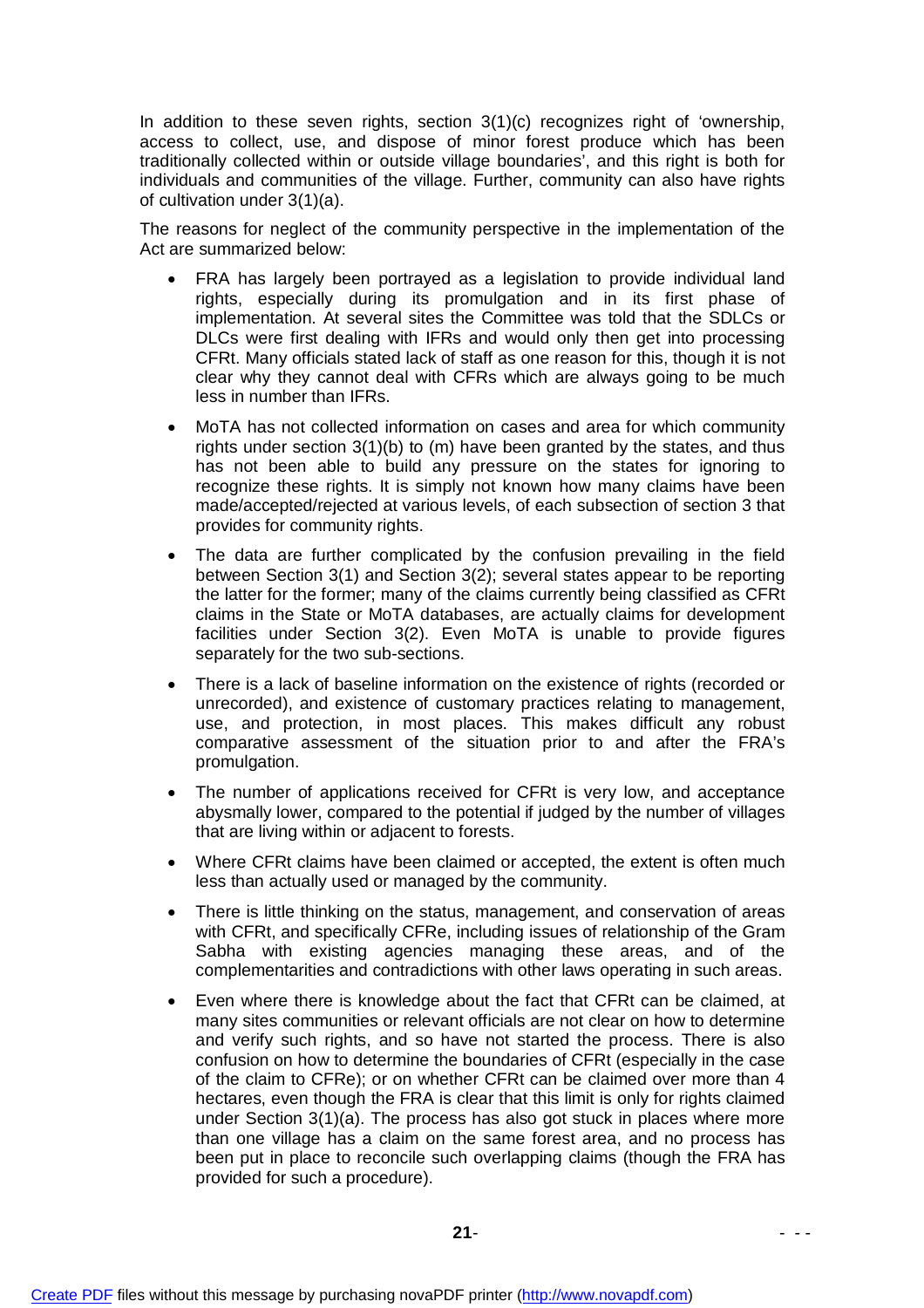- Amongst the various kinds of CFRt, the right to manage/protect CFRe given in Section 3(1)(i) is one of those with the least awareness. One reason for this is that this sub-section is not specifically mentioned in Claim Form B that is attached with the Rules; this inexplicable and unexplained omission has caused many communities to not claim this right even when they have claimed other CFRt.
- At many sites, misleading information on CFRt has been provided by officials or civil society organizations, to communities (not necessarily deliberately, since in many cases such officials or NGOs have themselves misunderstood the FRA's provisions). Amongst the most common of these is that CFRt relate only to development facilities listed under Section 3(2). Also widespread in some states is the belief that CFRt need not be applied for, since people are already benefiting from existing arrangements such as nistar rights, JFM/CFM agreements, Van Panchayat agreements, etc.
- At many places where communities have attempted to make CFRt claims, they have encountered various kinds of obstructions, such as refusal to give relevant records, such as maps, refusal to accept claims because the land being claimed is located in "Joint Forest Management" areas, etc.
- Approaches in all areas related to land and property in general have promoted individual ownerships.
- Community responsibility and benefits from common resources, in general, are relegated in the society due to specific approaches of individualization of properties, resources and benefits promoted even by Government schemes. In some areas people would like to have benefits but leave the headache of management to the Government.
- The currently prevalent mostly open access situation in the forest areas for the people actually deters them from moving towards a responsibility based self-control oriented regime.
- Community resources are considered nobody's but Government's responsibility.

In some cases communities, however, have already had problems in operationalising CFRts. For instance, villagers of Mendha-Lekha were stopped while attempting to take bamboo out of their village for sale, with forest officials saying they would not give a transit permit. This raises questions of the interface between the FRA and the Indian Forest Act, and issue dealt with in more detail in Chapter 8. But other than this relationship, the crucial issue is, how can a right to collect, transport and sell minor forest produce (which includes bamboo) be operationalised if another agency has the power to stop transit of this produce? Once again, there may be genuine conservation concerns involved in such an action, but such concerns need to be dealt with through negotiations and discussions rather than unilateral imposition of powers.

There are a number of issues where there is lack of clarity, on the relationship between the GS and the Forest Department, and the relationship between the FRA, IFA and WLPA, in relation to CFRt. These are yet to manifest themselves across most of India, simply because CFRe have hardly become operational as yet.

Overall, given the serious inadequacies in implementation of CFRt at all levels, there is a need for a  $2<sup>nd</sup>$  phase of FRA implementation in all states, in which primary focus is on CFRt. Such a course of action is indicated also by the 20 July 2010 letter of MoTA to all states. While this belated letter is appreciated, it is important for MoTA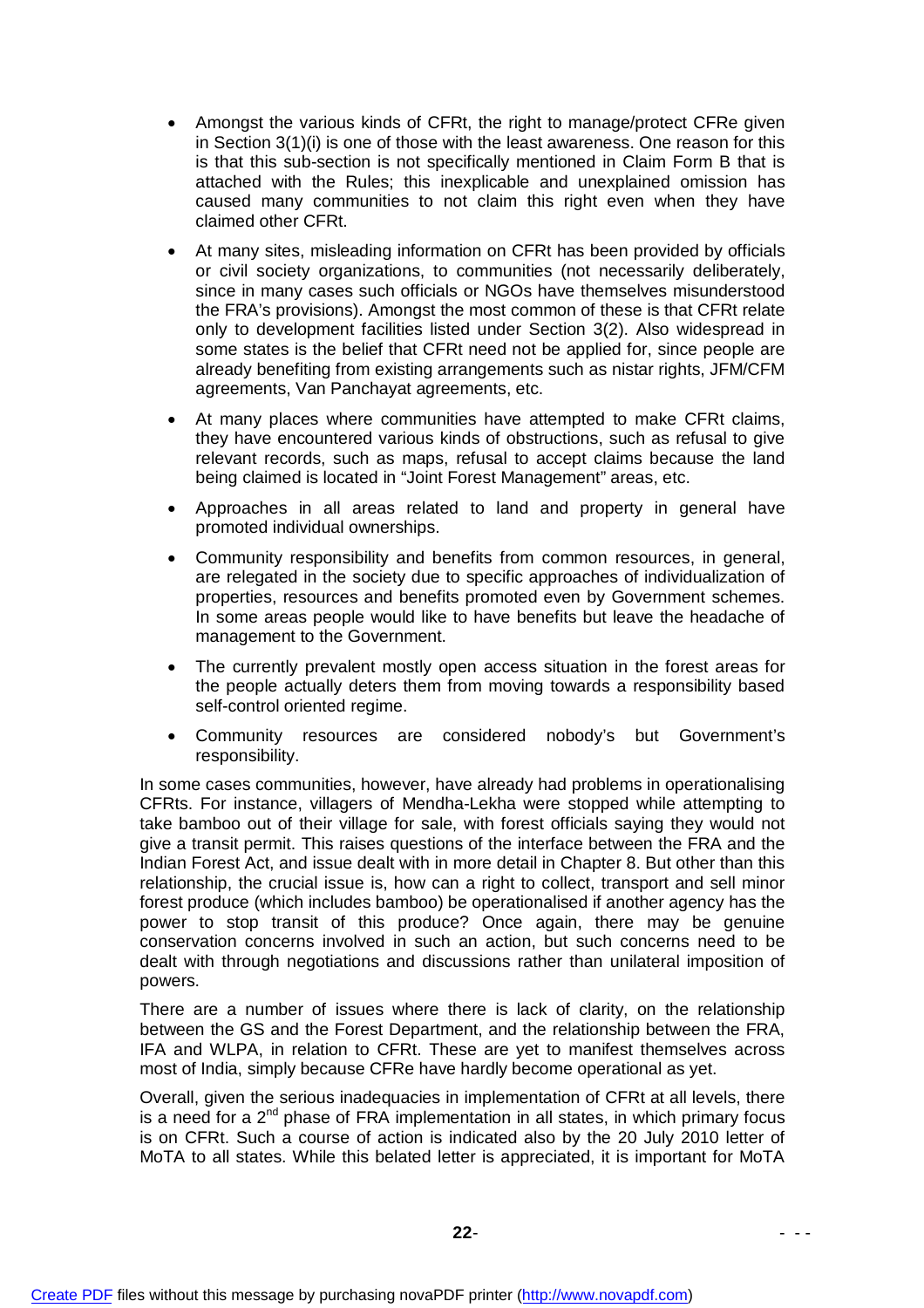and all state nodal agencies to go beyond this by issuing clarifications and instructions along the lines laid out below.

Progress with CFRt implementation needs to be monitored as a special exercise, as part of the overall monitoring process by the National Forest Rights Council suggested in Chapter 2. A simple, 'how-to' guide on CFRt needs to be produced by MoTA which can be adapted by state nodal agencies as appropriate, and issued in large numbers to communities and relevant officials.

### *11.3 Move Towards Community-based Forest Governance, Convert JFM into CFM*

It may be recalled that the National Forest Policy way back in 1988 had recognized the meeting of local needs as an important goal of forest policy, and explicitly deprioritized revenue generation as an objective. It gave a clear push for participatory forestry, and recommended creating a massive people's movement with the involvement of women for achieving objectives of the policy which included conservation of biological diversity, increasing "forest/tree cover, increasing productivity of forests etc. One of the immediate impacts of this policy was the 1990 circular from MOEF asking states to initiate Joint Forest Management for regenerating degraded forests.

The JFM experiment has generated many positive outcomes in different locations, but there are limitations too. The 'jointness' in JFM is seriously limited in the field, with day-to-day decisions being controlled by the forest official who is usually exofficio secretary of the committee. The silvicultural decisions rest with the FDs, and their focus remains on tree planting (often fast-growing exotic species) thereby adversely affecting graziers and not necessarily meeting even firewood or NTFP augmentation goals. Being implemented as part of bilateral/multi-lateral projects, JFM has tended to be funding-driven and therefore funding-dependent, with activities dropping dramatically after the project is over.

A serious problem is that of elite capture. This problem be-devils all 'participatory' government programmes (such as watershed development), not just JFM. But it is particularly problematic in forest management because there is often divergence of interests over how to manage commonly held resources, between women, graziers, firewood headloaders, NTFP collectors, and those looking for profits from commercial timber/softwood production. Consequently, elite capture actively hurts marginalised groups. FDs often find it convenient to allow elite capture, and in fact to actively use the elite to achieve these objectives while bypassing true participation, which is a difficult and messy process.

**FRA provides an opportunity, as all JFM areas as well as forests under exclusive village management should be claimed by the community under section 3(1)(i) of the Act and managed as a community resource.** To facilitate the process, FD should provide protection and technical support, and be responsible for ensuring compliance with sustainable use and conservation regulations. The FD will also have to provide support since the landscape management/ watershed aspects may go beyond such areas under 3(1)(i). Otherwise, it seems that we are talking of garden management in small areas whose impact on neighbouring areas could be limited!

In case the gram sabha or the community is not keen to take over management of JFM forests under FRA, or management claims are not accepted under FRA, the government should take suo moto action to place JFMCs under the Gram Sabhas. This will ensure that the members of the JFMCs are democratically elected by the Gram Sabha. We expect government to learn from the past experience, as discussed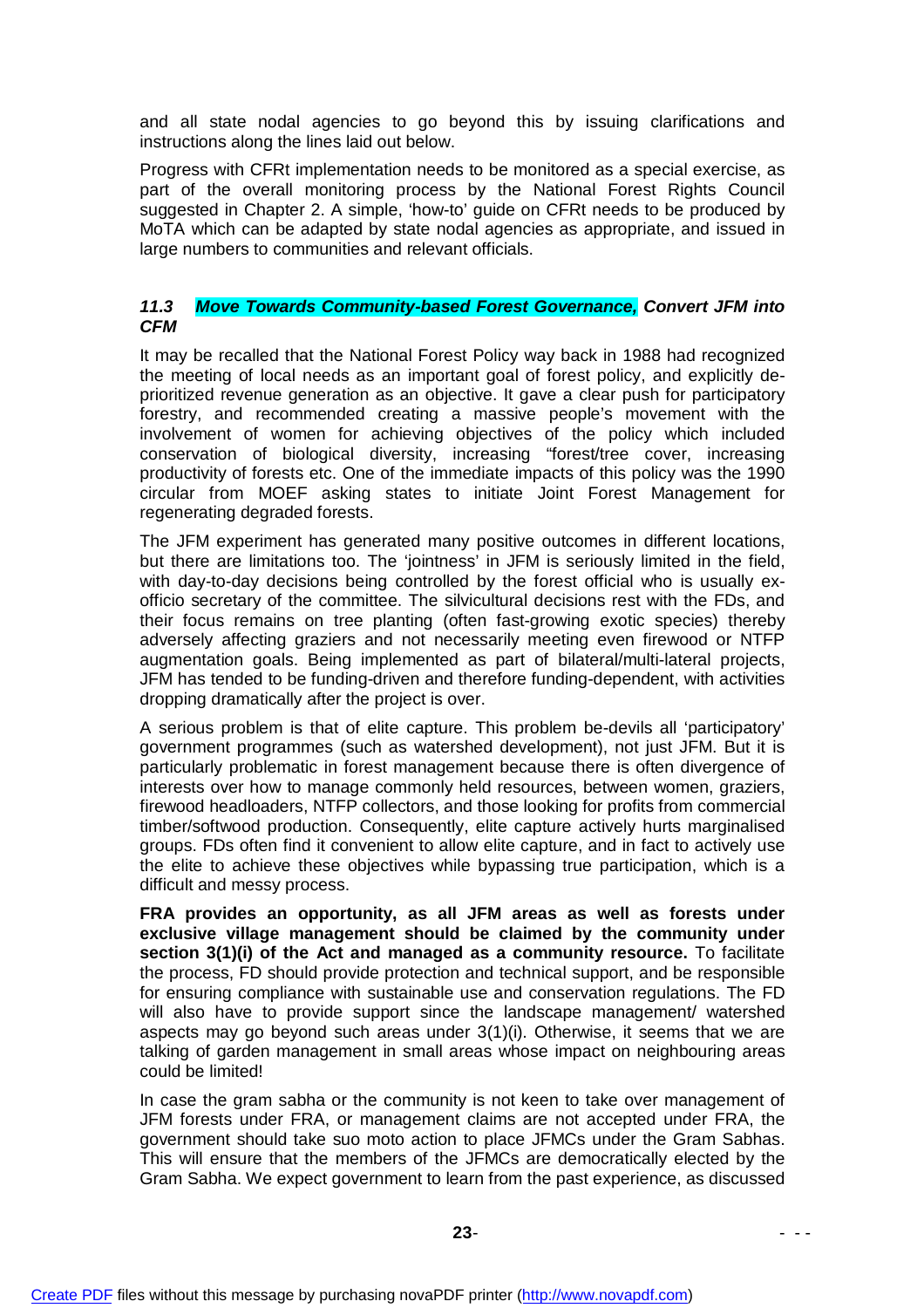in section 8.3, and make JFM more democratic and participatory, giving highest priority to the livelihood needs of the poorest.

Despite several limitations JFM has one plus point over wholesale one-time and premature transfer of control to the village i[nstitutions](#page-23-0)**<sup>1</sup>** ; it allows for a flexible arrangement of sharing of authority between the village and government. This flexibility is desirable as an interim measure because the precise distribution of control and management between the state and the community/gram sabha should depend on a number of situation-specific factors, such as the ease with which control groups can be formed and can retain cohesiveness. The process of sharing decision making and management of forest lands will then proceed at different paces in different conditions. In the initial stages the community institutions are often at a low level of formation, and therefore the forest officials may be justified in not diluting their basic responsibility of protection. Often one-to-one correspondence between protecting community and the forest patch is not there, leading to inter-village conflict, and requiring government intervention. The gram sabha may also look forward to getting support from the Forest Department in booking offenders, negotiating with other villages/departments etc. However, FD should gradually withdraw as the capability of the community improves, and transfer management to the community under FRA.

Increasing the organisational capacity of the village so that their management is both equitous and effective is not an easy task. It takes time to mobilise a village community into a coherent and empowered group and local officials must allocate sufficient time and facilitate this as early as possible. Greater transparency within village groups—between the local leadership and the wider group membership—is essential to ensure marginalised groups benefiting from participatory forest management.

#### Alternative view for above 3 paragraphs:

 $\overline{a}$ 

Democratization of forest governance is a basic goal, as much as the need to ensure sustainability or livelihood enhancement. The shift to community-based forest governance must happen wherever communities are directly dependent on the forests. Where FRA is applicable, communities must be strongly encouraged to apply for community forest rights and take on the management. Where FRA is not applicable or for some reason communities are not coming forward, the government must take *suo moto* action to replace JFMCs with Gram Sabha-based committees similar in structure, rights and powers to those set up under FRA, with support of alternative legislation if necessary. If legally recognised community forestry institutions already exist, they should be supported and given adequate autonomy. The role of the FD in all these areas must shift to one of technical support, additional protection support, and monitoring. In all cases, Gram Sabha-based committees must be complemented by landscape level federations; and also by a District Level committee which is authorized to oversee forest use and conservation, ensure that the FD fulfils its role vis-à-vis the GSs, and take action where GSs do not fulfil their responsibilities.

In all Protected Areas where community forest rights are claimed and vested, communities should become a rightful part of protection and management. This will include Critical Wildlife Habitats (under FRA) and Critical Tiger Habitats (under WLPA) keeping in mind limitations imposed by Section 4(2) of FRA. This would entail

<span id="page-23-0"></span> $1$  This is presuming that there is a genuine desire on the part of FD to transfer authority to willing and capable communities, an assumption that is often challenged by civil society groups.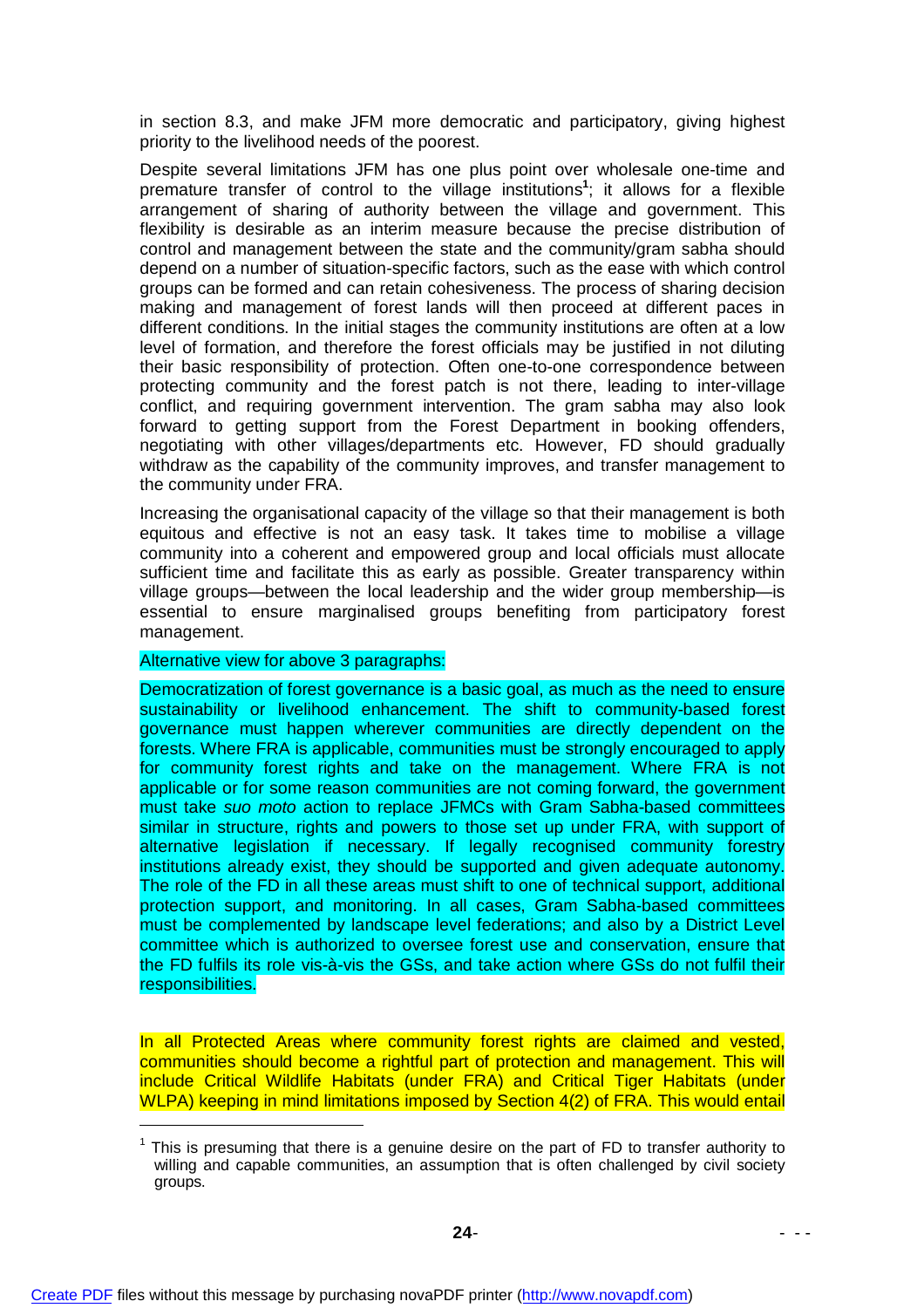a joint or co-management institution of equitable decision-making involving the forest department and GS committees. Central and state governments should pro-actively take forward the process of identifying and declaring CWH, ensuring full consultation and consent of communities, and the use of both modern and traditional knowledge, and other elements of a robust knowledge-based and democratic process. The CWH process should also be available to secure important habitats outside protected areas, including by communities in their CFR areas.

# *11.4 Livelihood support through MFPs*

Even the best of efforts to promote CFM and participatory JFM may still leave out vast tracts of forests where there is substantial use of forests by local communities but neither community management under FRA, nor JFM are in place. In such areas as well as in CFM/JFM areas, as per the 1988 Forest Policy, government should promote such silvicultural practices that maximise the production of NTFPs and gatherable biomass. This will take care of the populations who are not the direct beneficiaries (as per definition of claimant) of FRA but who have been depending on the forest resources. This will reduce the conflicts. Legal safeguards of providing ownership over MFPs to communities under PESA and FRA may not be able to prevent deterioration in the quantity and quality of the gathered NTFPs, or incomes therefrom. Some of the processes that may cause this are; deforestation, preference for man-made plantations in place of mixed forests, regulatory framework, diversion of NTFPs and forests to industries, nationalization of NTFPs, and exploitation by government agencies and contractors in the marketing of NTFPs.

Therefore in addition to guaranteeing that FRA is implemented in letter and spirit, one would have to address three inter-related issues for ensuring that forest dwellers' livelihoods are supported and enriched by NTFPs:

- 1. how to increase NTFP production, while sustaining the resource
- 2. how to improve access of the poor to NTFPs, and
- 3. how to maximize their incomes through marketing.

Multiple objectives to maximise outputs from many products will require innovative and experimental silviculture, which must focus more on the management of shrub and herb layers, and on forest floor management to enrich the soil and encourage natural regeneration. For instance, FD's present management of sal in AP and MP seems to be for timber, and hence only one shoot is allowed to grow. Since sal is an excellent coppicer, degraded forests and hills close to a village should be managed under a coppice or a coppice with standard system for fuelwood and sal leaves.

In the states of MP, Andhra and Maharashtra bamboo is an important ground crop. Yet, the productivity and quality of the bamboo has been far below its potential due to the dense build up of dead leaves and other organic material. The abundance of litter within the clump has suppressed the growth of new shoots and poses additional fire hazards during the dry season. If the stands were routinely cleaned and thinned, the danger of fire would be reduced, productivity would increase several fold, and a regular flow of bamboo stands will be ensured to the bamboo artisans. Artisans living close to forests should be involved in the management of bamboo forests, so that they extract bamboo themselves without damaging the clump.

As the commercial importance of NTFPs increased in the past, the state governments nationalised during the 1960's and 70's, many important NTFPs, that is, these can be sold only to government agencies or to agencies so nominated by the government. In theory, this right was acquired ostensibly to protect the interest of the poor against exploitation by private traders and middlemen. In practice, such rights in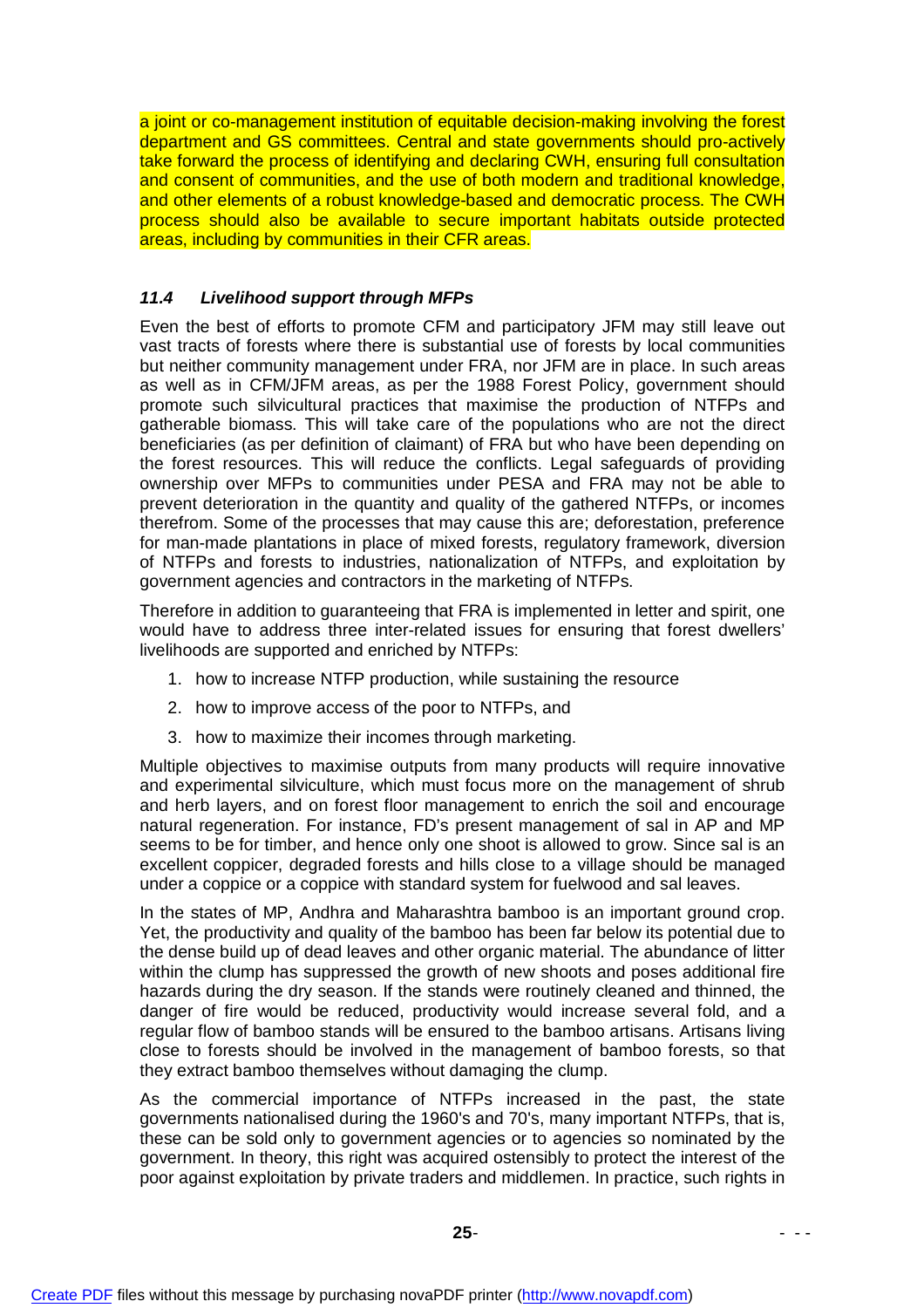some states were sublet to private traders and industry. Thus, a hierarchy of objectives developed: industry and other large end-users had the first charge on the product at low and subsidised rates; revenue was maximised subject to the first objective which implied that there was no consistent policy to encourage value addition at lower levels; tribal and the interest of the poor was relegated to the last level, or completely ignored. While collectors of NTFPs are often some of the lowest income groups in India, they often receive only 5 to 20 per cent of the retail value of their goods. Various governments run marketing and cooperative schemes and have established parastatals for this purpose, but these have frequently failed to result in major improvements in prices. In Orissa, Govt gets 150 crores as royalty from Kendu leaves (KL) - for every Rs to plucker royalty is 3 Rs.

Supply of subsidised forest produce to industry must stop forthwith. Despite it being against the Forest Policy of 1988, Orissa has continued such supplies and in fact has transferred the management of bamboo forests to JK Paper Mills, which contravenes the Forest Conservation Act too.

For marketing NTFPs, government should not have a monopoly, nor create such a monopoly for traders and mills. The solution is to denationalise NTFPs gradually so as to encourage healthy competition and increase the number of buyers. Government should set up promotional Marketing Boards, as distinct from commercial corporations (which are inefficient, and hence demand nationalisation), with responsibility for dissemination of information about markets and prices to the gatherers. The Boards should provide a guaranteed price for MFPs like tendu, as in the case of wheat and rice, but allow free purchase by all and sundry.

Low returns to forest gatherers are not only due to policy distortions arising out of public and private monopolies, and to traders' hold over the poor and ignorant forest dwellers. They are the result of the very nature of dispersed and uncertain production combined with fluctuating demand and undeveloped markets. These issues may help to explain why removing government controls in March 2000 in Orissa, or why free trade in a large number of non-nationalised NTFPs in Jharkhand, MP and Chattisgarh did not lead to a rapid increase in gatherers' incomes. Therefore there should be price-based aggressive buying of NTFPs by state agencies, as has been done for wheat and rice, with GOI subsidising the storage and marketing of such produce. Aggressive buying of NTFPs by state agencies alone can break the dominance of the wholesale traders and their linkages with the village level market. The nature of produce and actors involved makes it obvious that without government support there can be no justice to forest gatherers. However, government organisations should compete with private trade, and not ask for monopoly.

#### *11.5 Sensitising the forest service*

Since both FRA and JFM mandate close collaboration between foresters and the local forest dwellers, the need for sensitive and responsive Forest Service cannot be over-emphasized. Unfortunately the internal culture of the Forest Service has continued to be hierarchical and authoritarian, and not participative. A paradigm shift in their outlook can be achieved by good training modules at the IGNFA and refresher/in-service courses at various institutions. This and other policy measures within the department should aim at the following outcomes:

 As a clearly declared policy by the Government, greater interaction with forest dwellers and ensuring their all-round economic and social development, involving them at all stages of planning and implementation of forestry programmes run by the Department, and supporting their own planning and implementation of community-based forestry programmes,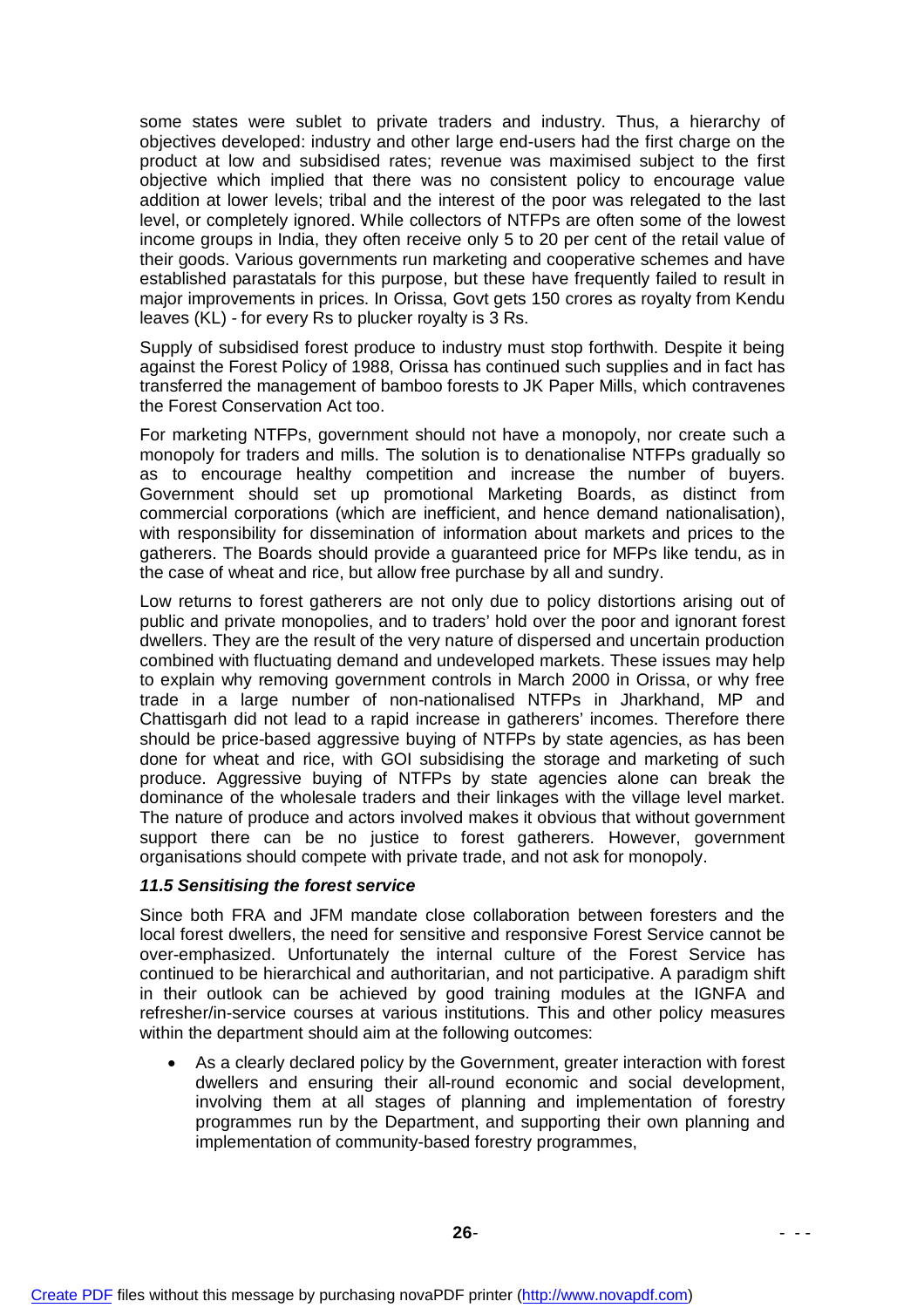- Mainstreaming the FD into implementation of developmental programmes which has, post forest villages era, been removed from it and given to specialized wings. The trend continues today also and the latest example is the implementation of FRA itself, where there is a limited role indicated for the FD.
- increasing emphasis on environmental conservation and for strengthening the base for sustained silvicultural as well as agricultural production and water security,
- increasing role of watershed and landscape approach to forestry requiring integrated land management,
- increasing interaction between agriculture, animal husbandry and forestry and tribal department,
- greater public awareness about forestry and the demand for peoples participation in forestry programmes,
- greater appreciation of the role of environmental aspects in forest management,
- more adaptive, participatory and transparent planning processes, based on robust research that is open to independent expertise and knowledge including from local communities, and
- increasing focus on understanding and managing complex ecosystems, helping sustain their resilience and adaptability in the face of multiple challenges including climate change, conserving a range of native biodiversity rather than only individual megafauna species, and helping revive/sustain threatened species of both plants and animals.

# *11.5 Role of the Ministry of Tribal Affairs (MoTA)*

As the nodal agency at the Centre, MoTA has the most crucial role in FRA's implementation. However it suffers from the following problems:

- a general lack of pro-activeness, with only occasional clarificatory or directive circulars being issued and occasional workshops and state visits being organised. Several critical issues that have emerged and been pointed out by civil society organizations or states (including those pointed out by this Committee) have been ignored, and there is no regular, systematic attempt to meet with and visit states to promote implementation. MoTA representative hardly attended the meetings of the Committee, nor sent his representative.
- designing of faulty claim forms, e.g. Form B does not mention a number of rights including 3(1)(i)
- issuing confusing, regressive or illegal circulars, e.g. the one on rejections, dt. 4 March 2010, which stated that once rejected, claims cannot be re-opened except in cases of "unduly large" rejection levels, and the one on development rights under Section 3(2), dt. 18 May 2009, asking the user agency to submit plans for compensatory afforestation ("twice the number of trees to be felled"), even though the FRA (under Section 4(7)) specifically exempts development rights from such provisions that are otherwise mandatory under the Forest Conservation Act.
- has not involved professional organizations in evaluation or assessment of the programme, so that corrective action can be taken in time.
- as already pointed out, MoTA has not collected information on cases and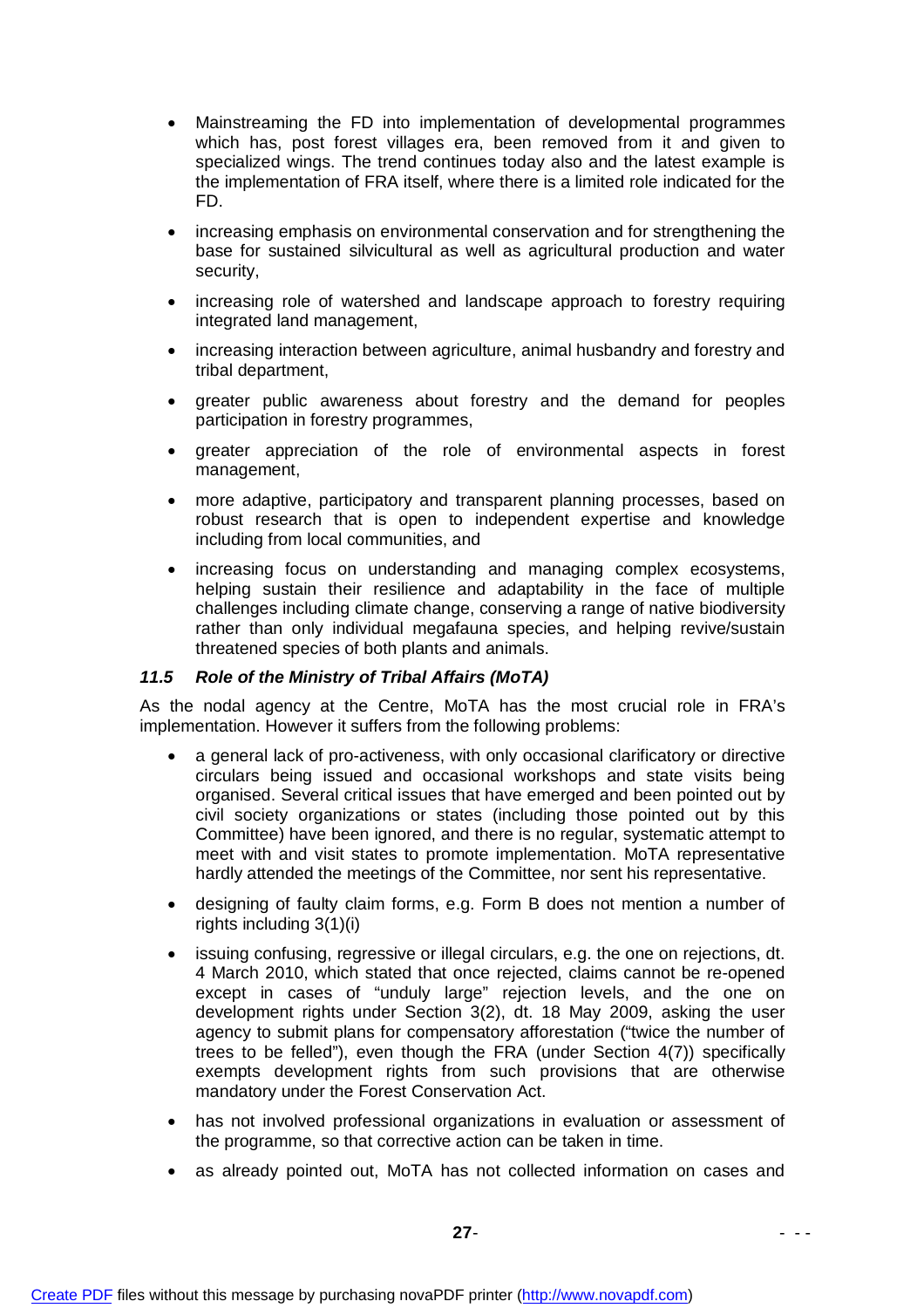area for which community rights under section  $3(1)(b)$  to  $(m)$  have been granted by the states, and thus has not been able to build any pressure on the states to recognize these rights.

MoTA needs to give clear instructions and guidance to states to strengthen nodal agencies and departments, and issue circulars on a range of issues brought up by this report, including process/institutional recommendations made in this chapter, the formation/constitution of gram sabhas, withdrawal of illegal deadlines, issuing of titles without conditions that violate the FRA, special procedures and steps for groups like nomadic and pastoral communities, PTGs, shifting cultivators, etc. It should direct reopening of mass rejections, pointing to the various wrongful ways of rejecting claims that have come to light, formulate robust data collection and monitoring formats, actively seek such information from states, commission independent studies to find out status of implementation, and provide regular analytical reports on implementation. It should direct states to take action against officials who are obstructing or violating the FRA process, collate and disseminate 'best practice' cases, and do monthly videoconferencing with SLMCs to monitor progress.

Not only has the Ministry failed to get FRA implemented faithfully, its record on other tribal issues is equally dismal. MoTA has still not been able to finalise the National Tribal Policy, the draft of which was announced some six years back with a great deal of fanfare. Law pertaining to involuntary displacement has been discussed since 1998, but it has still not seen light of the day, though it is well established that tribals suffer most when new projects lead to involuntary displacement. MoTA takes no interest in pushing the states to change their state laws in conformity with PESA. There is no white paper from the Ministry relating to pathetic condition of governance in forest dependent villages, including huge vacancies and absenteeism of staff. The Ministry has no meaningful partnerships with advocacy organisations that could produce credible and evidence based reports with a view to put pressure on other Ministries that ignore tribal interests. It is strongly recommended that the Ministry of Tribal Affairs (MoTA) must change its style of functioning.

It is unfortunate that MoTA does not give sufficient attention to the important problems of the tribals on the plea that many of these subjects, such as land alienation, displacement, and PESA, have not been allotted to it. Even then the Ministry should play a more activist role in addressing these issues by pursuing with the concerned Ministries, where these subjects get a low importance, as the Ministries' excuse is that they are concerned with 'bigger' and more 'general' issues. At least, MoTA can set up a monitoring mechanism to bring out the dismal picture of tribal areas that would put pressure on the sectoral Ministries and the states to improve their policies and implementation. MoTA would be taken seriously by other Ministries only if MoTA does evidence based advocacy by analysing why delivery in the forest regions is not improving. Government could also set up a Group of Ministers to review the implementation of suggestions given in this report.

When a new Ministry is set up to help the marginalized people, it is expected that it would take a holistic view of their problems, and coordinate the activities of all other Ministries that deal with the subjects impinging on the work of the newly created Ministry. It would develop systems that inform GoI how and why tribals are denied justice. On the other hand, it has been observed that the new Ministry takes a minimalist view of its responsibility, and reduces itself to dealing with only such schemes (such as distribution of scholarships and grants to NGOs) that are totally outside the purview of the existing Ministries. Such ostrich like attitude defeats the purpose for which the Ministry was created.

It is rather sad that the Ministry of Tribal Affairs is more concerned with spending its budget (through NGOs that create opportunities for clientelism and patronage), and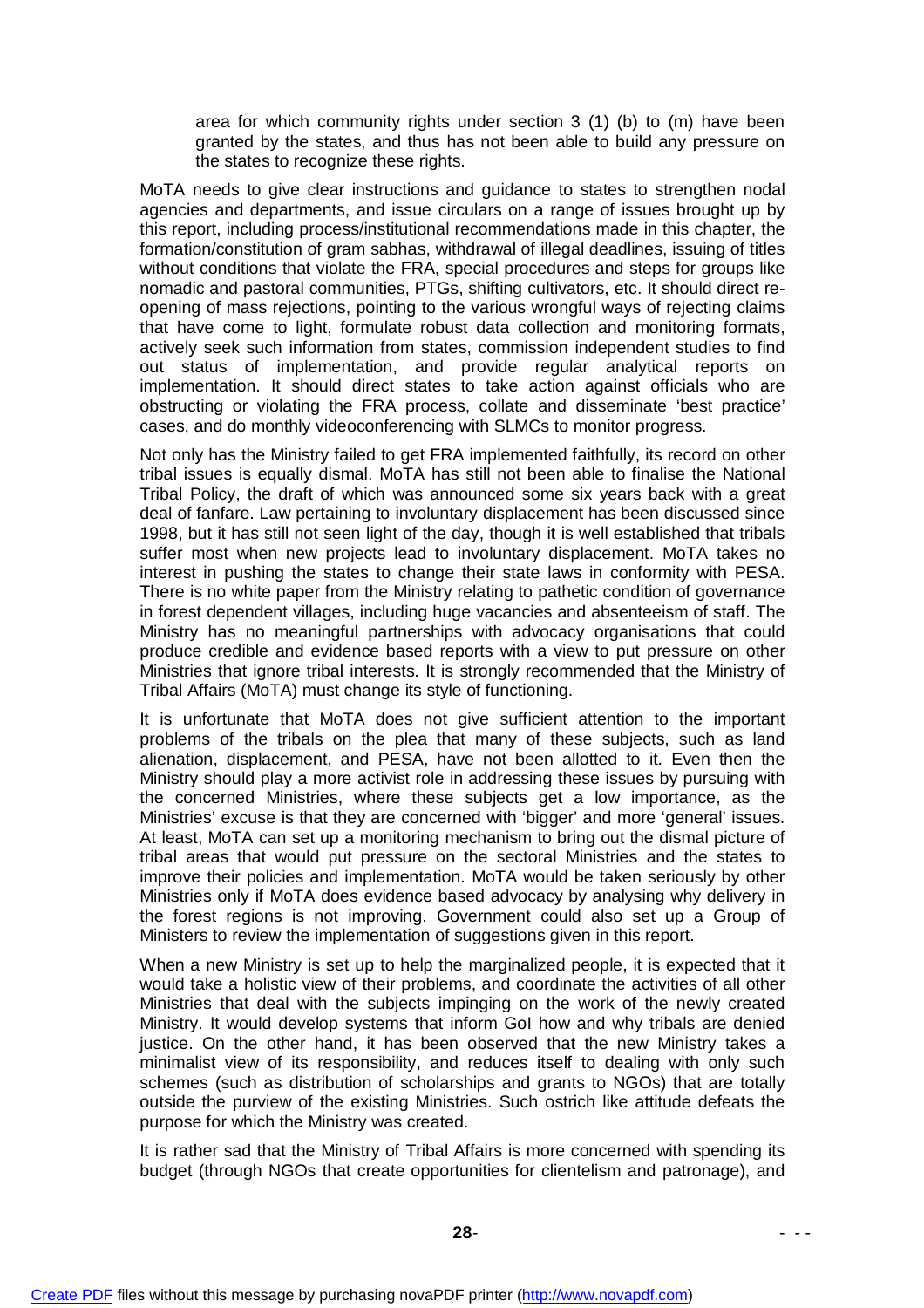less with the impact of overall policies of other Ministries on tribals. It is reported to be surrounded by manipulative NGOs who hog the entire attention and time of the senior officers, leaving little time with them for the real pressing problems of the adivasis. This attitude results in continuing neglect of tribal issues. It also under-plays the role of non-monetary policies (such as displacement) and the impact they have on the lives of the people. As is well known, certain government policies harm the tribals much more than any benefit that accrues to them through money-oriented schemes of the Ministry of Tribal Affairs.

For instance, NTFP policies in the states are often dictated by the desire to maximise state revenues, and not maximise welfare of gatherers, who are often women. The revenue interest of Orissa can be judged by the fact that during the period 1989– 2001, the State Government earned revenues of Rs 7.52 billion from kendu leaves (KL). The total wages earned by KL pluckers during the same period was only Rs 3.87 billion. The high incidence of royalties on KL needs to be contrasted with the royalties collected on a major mineral, where labour is organised, e.g. royalties are Rs 30 per tonne on bauxite, but a whopping Rs 12,000/tonne on KL!

Even the Planning Commission does not monitor regularly the impact of existing policies on the tribal population and pull up the concerned sectoral Ministries. There seems to be an obsession in Government of India with financial budget and not with the impact that policies (or the lack of it) have on the marginalised peoples. Policies and budgetary provisions, despite the rhetoric, have not been integrated so far. Changes in policy or laws, are not seen as an integral part of the development process because these have no direct financial implications. One lesser known reason for this isolation is that development and planning in India are associated with spending of money. That Planning *means* Expenditure, *and this will lead to* Development is the mindset behind such beliefs. The Indian planner unfortunately has still to understand the difference between planning and budgeting.

#### *11.6 Role of the Ministry of Environment & Forests*

With the exception of certain actions such as the July 2009 circular requiring FRA implementation and GS consent for forest diversion, MoEF's treatment of the FRA has many problems, including:

- promoting or funding afforestation and plantations on common (including forest) lands without consultation with the people, denying them the chance of making claims or of being vested with rights to lands they have customarily used; indeed the FRA is not even mentioned in many new schemes or plans, e.g. related to CAMPA
- clearances to projects on forest lands with claims (or potential claims), violating even its own July 2009 circular (see examples in Chapter 5)
- funding and promoting relocation of communities from tiger reserves, without ensuring due process under both FRA and WLPA (a problem that started with rushing through the notifications of several Critical Tiger Habitats a day before the coming into force of the FRA, ignoring several steps that were required before such notification)
- issuing circulars to state governments regarding JFM without specifying the new governance and management requirements under the FRA
- not taking any action to dissuade unilateral actions by forest officials who undertake evictions in violation of Section 4(5).

MoEF needs to urgently guide the move towards a new governance regime of forests, as suggested in this report. It must review all activities and projects relating